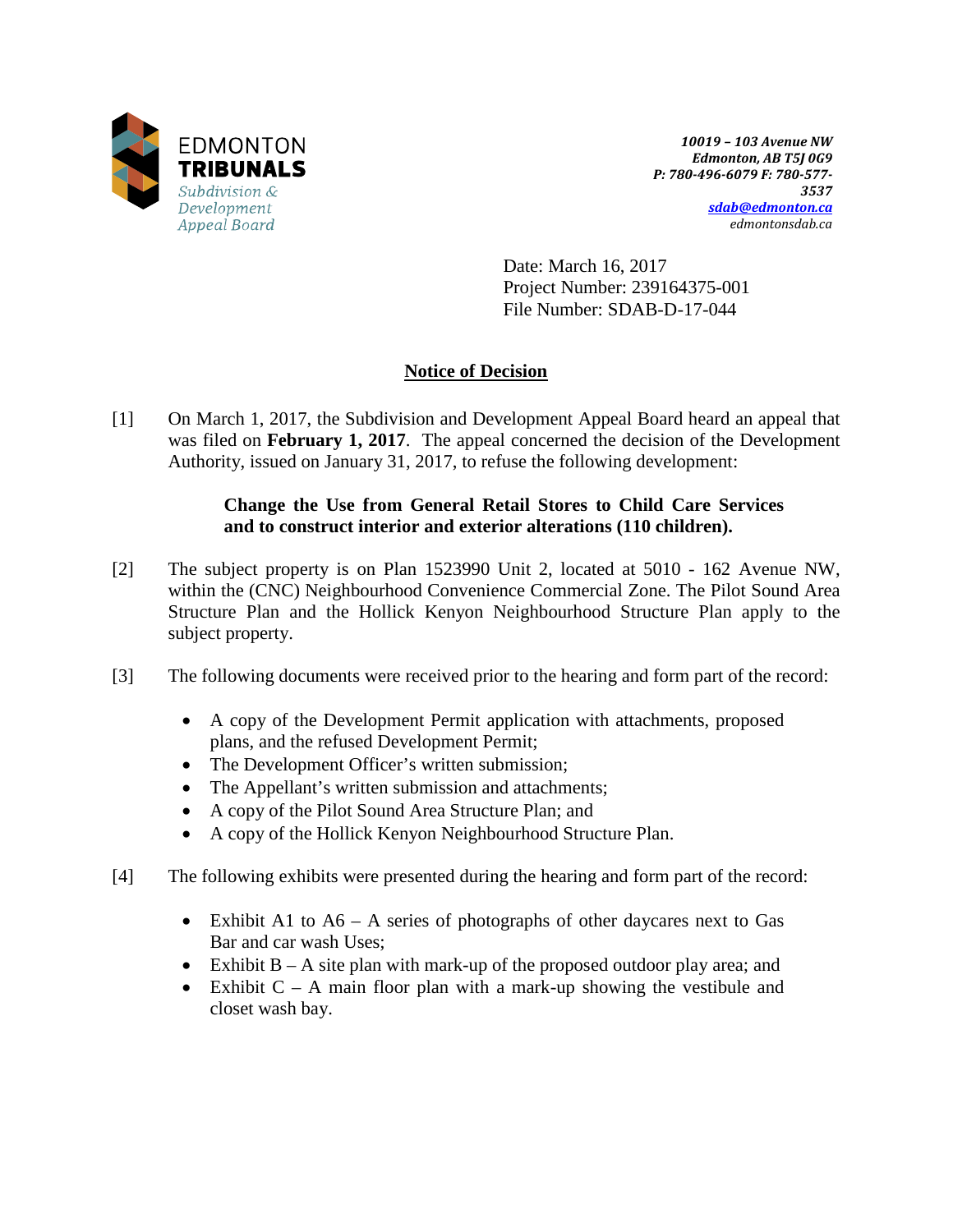### **Preliminary Matters**

- [5] At the outset of the appeal hearing, the Presiding Officer confirmed with the parties in attendance that there was no opposition to the composition of the panel.
- [6] The Presiding Officer outlined how the hearing would be conducted, including the order of appearance of parties, and no opposition was noted.
- [7] The appeal was filed on time, in accordance with section 686 of the *Municipal Government Act*, RSA 2000, c M-26.

#### **Summary of Hearing**

- *i) Position of the Appellants, Mr. M. Umarji and Mr. Z. Umarji, Zona Developments*
- [8] The proposed Child Care Service is a Discretionary Use and it will meet the day-to-day needs of the neighbourhood.
- [9] Tab 3 of their submission shows the location of the proposed Child Care Service in relation to the other existing businesses on the site.
- [10] Tab 5 contains photographs of the 10-inch concrete prefab wall (3 inches of concrete on either side separated by a foam membrane) which is shared by the Child Care Service and the car wash.
- [11] The Appellants addressed the Development Officer's five reasons for refusal.
- [12] Reason No. 1

*The Child Care Service is proposed directly abutting a Rapid Drive-through Vehicle Services Use, contrary to section 80(2)(a)(v).*

- a) A Rapid Drive-through Vehicle Service includes many types of businesses. It can be a lube shop, tire repair shop or a vehicle repair facility which have the ability to store on-site flammable and combustible materials. The proposed facility is next to a coin-operated car wash and they have done everything possible to eliminate any potential impacts from this neighbouring Use.
- b) A Noise Study in their submission (Tab 4) shows the noise from the adjacent car wash would be minimal. The most noise would come from the mechanical room which is located away from the proposed Use facing the 7-eleven convenience store. The noise coming from the entrance door would be 55 decibels, which is human conversation level at a 1-metre distance.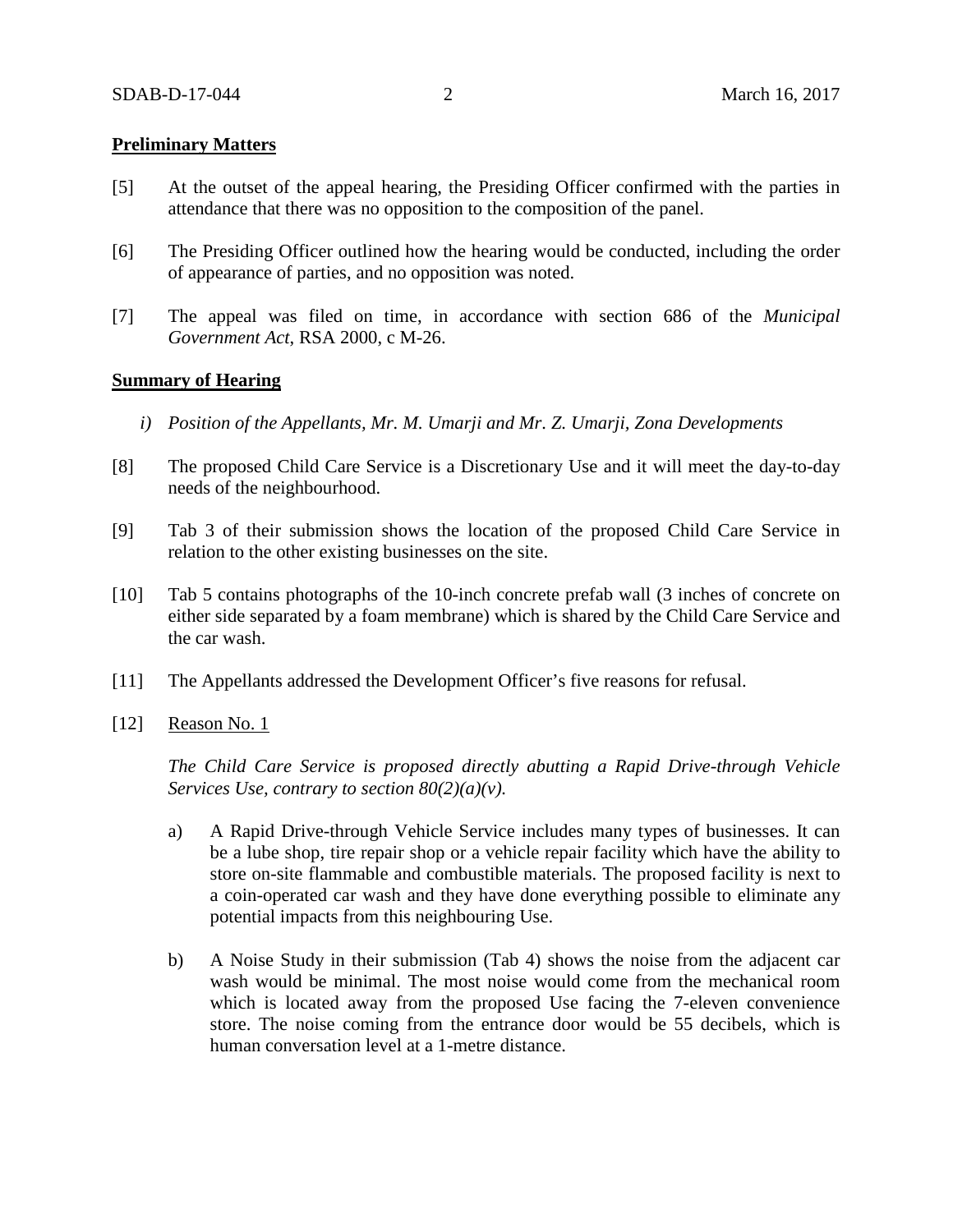- c) The portion of the building housing the Child Care Service has its own isolated roof top units ensuring that the HVAC system is completely separate and isolated and no smells will enter the Child Care Service.
- d) Traffic impacts from the Child Care Service are controlled as the 14 parking spaces specific to the proposed Use are located in a dead-end parking lot at the north portion of the subject Site and will service only the Child Care Service. The only other traffic in this area is the queuing lane for vehicles to the south waiting to enter the car wash. The cars would be moving at very low speeds or waiting for the car ahead to move forward.
- e) Photographs in Tab 2 of their submission illustrate two of the six steel concrete embedded "I" beams at the front of the proposed Use, which will limit the possible impacts of any traffic. The main entrance, isolated with two steel concrete filled bollards, was also shown. There is a steel concrete filled bollard between the entrance zone of the proposed Use and the buffer zone in between the two Uses.
- f) A public sidewalk along 51 Street connects to a private walkway leading to the entrance at the rear of the Child Care Service. This will promote pick-up/drop-off traffic at the rear of the building.
- g) There is a buffer between 51 Street and the property line. The outdoor play space abuts the solid pre-cast concrete wall of the car wash. The wall has only a few high windows to provide light for the car wash.
- h) They showed photographs of another Child Care Service located directly next to a car wash. This Child Care Service has the play space in the rear and it abuts the queuing lane to the entrance of the car wash with potential impacts from traffic. The exit door from the car wash is directly beside the Child Care Service entrance. In their opinion, this proximity could result in a fog effect during colder weather creating a safety issue for children.
- [13] Reason No. 2

*The Child Care Service is proposed within 50 m of the closest gas bar building, the Gas Bar is located on the same Site, contrary to Section 80(2)(c).*

a) In their opinion, the Development Officer has erred in calculating the separation distance as 43.11 metres from the Child Care Service to the Gas Bar. He is calculating from the corner of the canopy, not to the gas pump and the revised distance should be 46.4 metres. The proposed development is more than 75 metres from the underground tanks and the vent pipes. (Tab 8)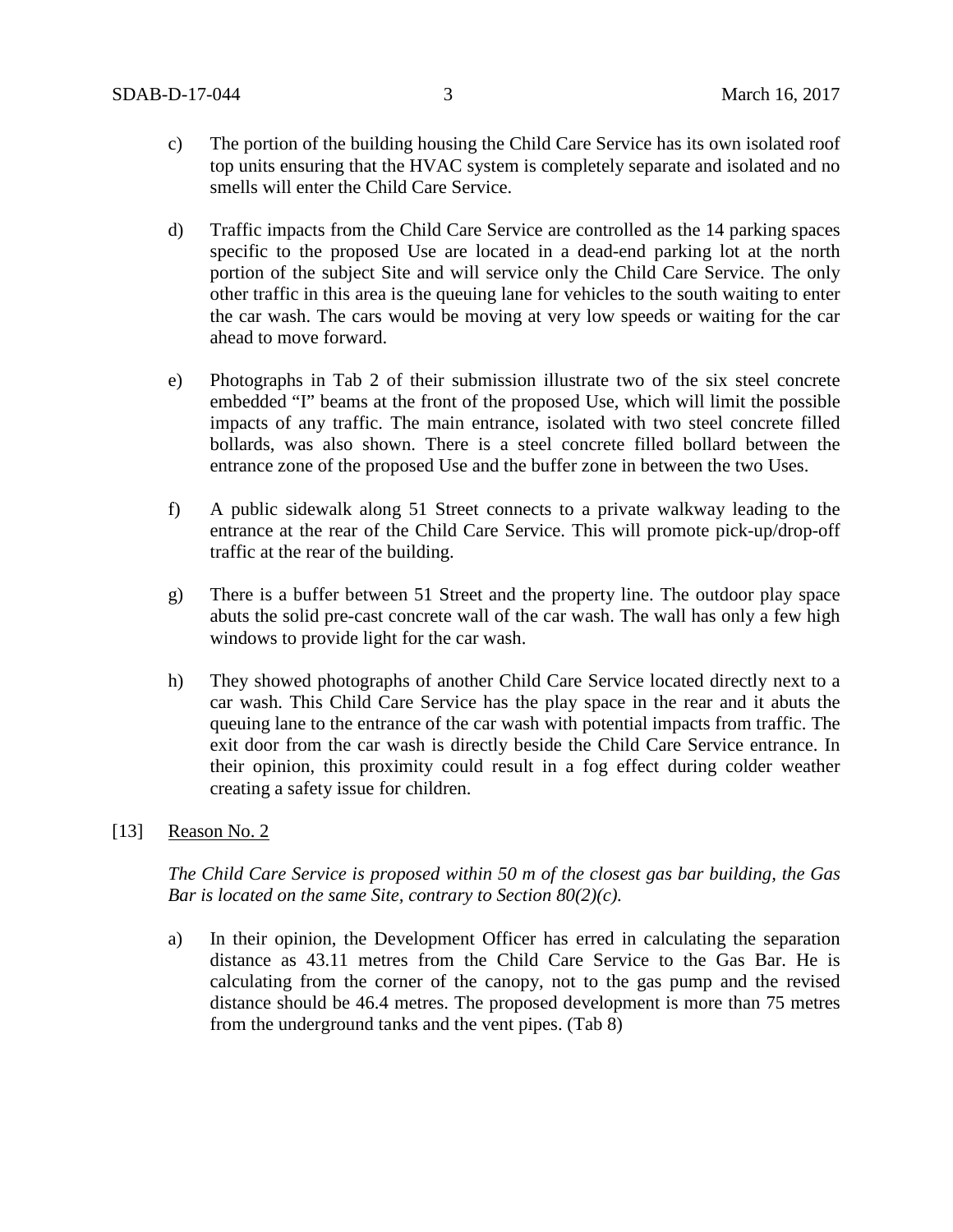b) Three sets of photographs (marked Exhibit  $A1 - A6$ ) were submitted illustrating other Child Care Services in the City that are located significantly less than 50 metres away from the nearest gas pump facilities.

#### [14] Reason No. 3

*In the opinion of the Development Officer, the location of the existing Rapid-Drivethrough Service with 9 service bays and the queuing aisle directly adjacent to the Child Care Service, would compound and create a dangerous and negative impact on the Child Care Service, contrary to Section 80(2)(d).*

- a) While the car wash queuing lane is adjacent to the Child Care Service parking spaces it is only for vehicles waiting to enter the car wash. They reiterated that vehicles are moving at very low speeds or stopped and waiting for the vehicle ahead to move forward.
- b) The peak times for the car wash would be on weekends and the Child Care Service does not operate on the weekends.
- c) In their opinion, The Development Officer has incorrectly stated that there are 9 service bays instead of 1 as per a previous SDAB decision for a separate property. However, they acknowledged that the specific car wash in question was previously approved by the Board as a development with 9 bays.
- [15] Reason No. 4

*57 on-site parking spaces are required rather than the proposed 32 spaces resulting in a deficiency of 25 spaces as per Section 54.2, Schedule 1 of the Edmonton Zoning Bylaw.*

- a) The proposed Use is designed to service the neighbourhood of Hollick Kenyon. There are over 240 apartment units within 3 blocks that can access the Child Care Service via a public sidewalk, without the need to cross a public street. Dr. Donald Massey School is 4 blocks away allowing out of school students to walk to their facility.
- b) The Development Officer has allocated 21 parking spaces for the car wash based on its square footage. This is not realistic, as car wash patrons would be inside one of the 9 car wash stalls or waiting in the queuing lane. If these 21 parking spaces were to be deducted and used for Child Care Service patrons, they are only deficient by 4 parking spaces.
- c) All 14 parking spaces abutting the north property line are reserved and dedicated to the Child Care Service from 7:00 a.m. to 9:00 a.m. and from 3:00 p.m. to 6:00 p.m. They reiterated that there is parking available along 51 Street for drop-off or staff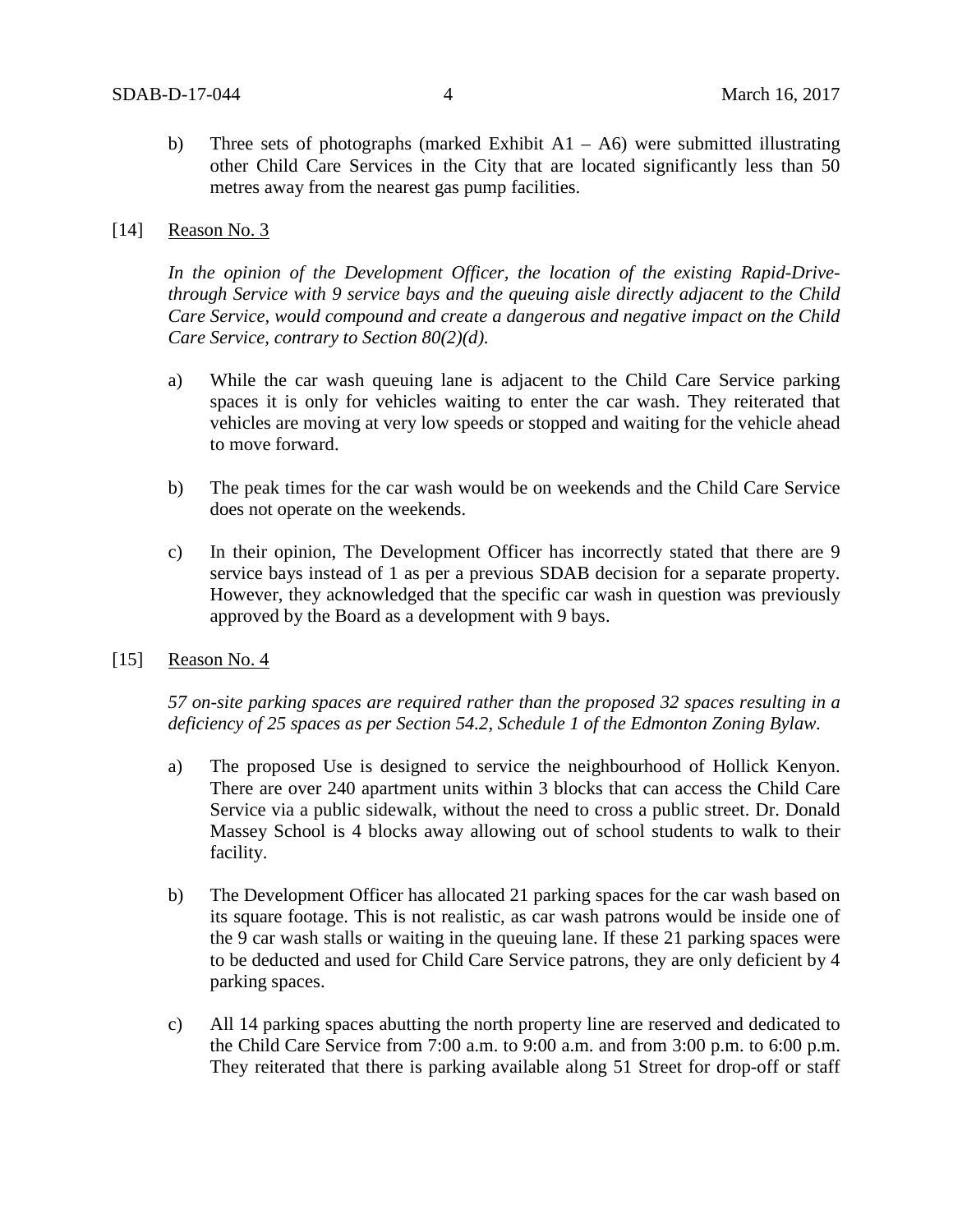parking which would mitigate the deficient parking spaces. An aerial photo was shown which confirmed that parking is available along 51 Street.

[16] Reason No. 5

*The proposed outdoor play space (an outdoor service area) is located within two required setbacks, contrary to Section 310.4(7).*

- a) The proposed play space is enclosed by a fence with a self-latching gate. It abuts 51 Street, the parking lot to the north of the subject Site and the car wash building wall to the south. The Appellants highlighted the location of the play space area (marked Exhibit B). There is landscaping within the play space running along the wall of the building.
- b) The play space location next to a public roadway, with the buffer of a public sidewalk, ensures the space does not create any negative impacts for neighbouring properties.
- c) In their opinion, the play space is incorrectly defined as a service area on the plan as it has no permanent apparatuses set up, the setback regulations should not apply.
- d) Photographs of the proposed play space were reviewed showing the drainage swale running in between the subject Site and the neighbouring parking lot to the north as well as the retaining wall which will have a 1.83-metre high fence along the top.
- e) They referenced Tab 11 of their submission to show examples similar play spaces existing in other Child Care Services.
- [17] Section 80 of the *Edmonton Zoning Bylaw* was amended on August 22, 2016 to allow Child Care Services to be located in the IB Business Industrial Zone or the IL Light Industrial Zone. These locations could potentially have a Child Care Service on a site with a more intense Use or heavier traffic.
- [18] The Appellants provided the following with respect to questions from the Board:
	- a) In their opinion, the residential development west of 51 Street will not be negatively affected by the play space. These homes are separated by a public roadway with parking on either side as well as a 1.83-metre high fence screening the play space. There is also a 10 foot buffer between the play space and the public sidewalk.
	- b) They confirmed that a portion of the identified outdoor play space along the north property line will be lost because of the abutting drainage swale which is not shown on the refused site plan. They are unsure of its dimensions and its exact location.
	- c) The subject Site consists of two lots. The 7-eleven convenience store is located on the Unit 1 lot and the balance of the development is on the Unit 2 lot. Unit 2 has no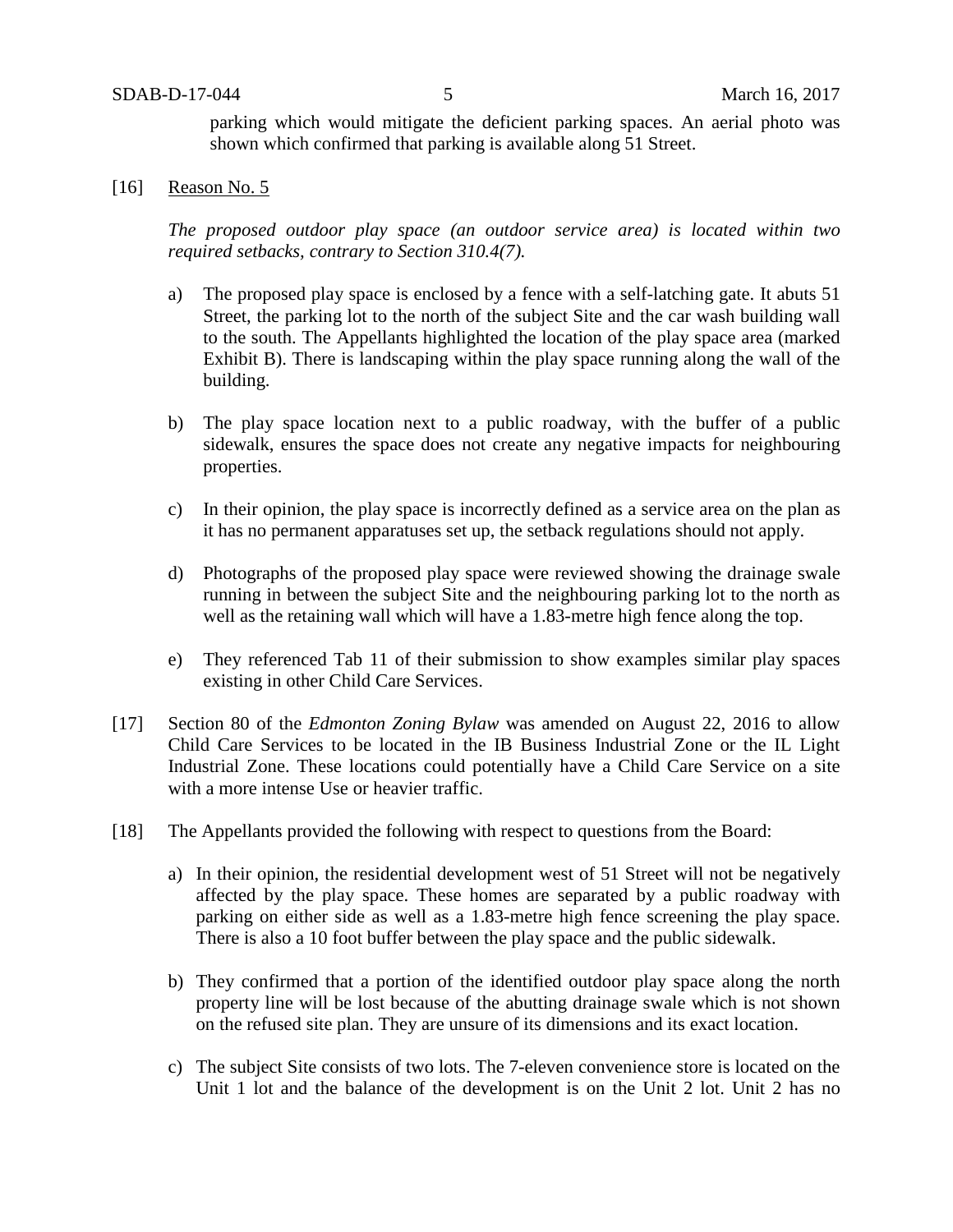physical access to any street but there is a cross-access agreement in place with Unit 1. The Appellants only own Unit 2.

- d) Parents will be able to pick-up/drop-off their children through the rear (west) doorway during restricted hours (7:00 a.m. to 9:00 a.m. and 3:00 p.m. to 6:00 p.m.). They would have to ring a buzzer and wait for a staff member to come outside to the locked gate of the outdoor play area and let them in.
- e) They confirmed that the site plan shows 4 entrances from the outside into the Child Care Service. Although two entrances open directly into play areas, they will be used in conjunction with moveable racks /cubbies with carpets running during pick-up and drop-off times. The only entrance with a vestibule, open access to the second floor and an elevator is the south east entrance immediately adjacent to the vehicular entrance to the car wash. However, this doorway is not intended to be used by clients.
- f) The common wall which separates the two Uses is not solid. There is an interior door connecting the Child Care Service and the car wash, but it is separated by a vestibule on the car wash side (as marked on Exhibit C). This controlled, pressurized vestibule is a requirement under the Alberta Building Code and there is no wash stall in this location.
- g) The queuing lane is 10 feet wide. Apart from the landscaping island and an 8 inch curb close to the south east entrance there is no physical barrier separating this queuing lane from the Child Care Service parking spaces.
- h) The north parking area can only be accessed from the east side of the 7-eleven as the garbage bins and loading zones block access from the west side of the 7-eleven building.
- i) The cross-access agreement with Unit 2 includes parking which could be used by staff. The garbage bins are shared by all of the properties on the subject Site.
- j) They have no concerns with any of the conditions listed in in the Development Officer's written submission should the Board approve the development.
- *ii) Position of the Development Officer, Mr. P. Adams*
- [19] Mr. Adams considered that the Site consisted of both Unit 1 and Unit 2 as they share vehicular access and are integrated.
- [20] He confirmed that a Child Care Services Use is now permitted as a Discretionary Use in the Business Industrial Zone and the Light Industrial Zone, but locational criteria must still be met.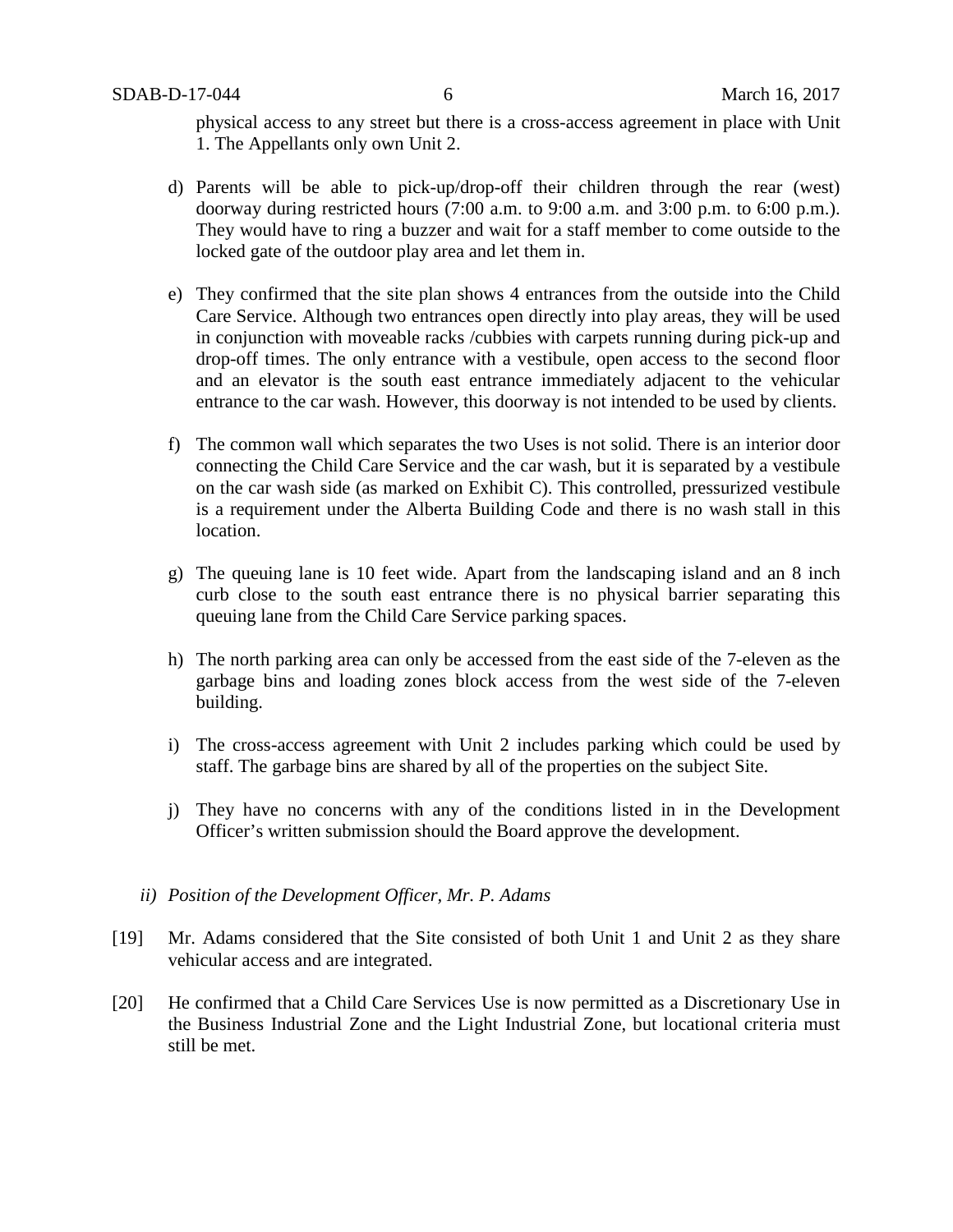- [21] The measurement from the proposed development to the canopy of the Gas Bar is correct. He believes the 50-metre separation distance is in place because of the possibility of some type of explosion from fumes, gas or other liquids and because of the on-site traffic generated by such a Use. He did not feel he should vary it given his concern over the other locational regulation.
- [22] His main concern with the proposed development is that the car wash queuing spaces are in such close proximity to the Child Care Service parking with no sidewalk or other mitigating factor separating the two Uses. He sees this as a danger for children. He believes that the development regulations with locational criteria exist as there could be negative impacts from the listed Rapid Drive-through Service Uses, a category which includes car washes.
- [23] The play space within the Setback area is a concern because:
	- a) The approved landscaping is partially intended to reduce massing, but the screened fence would counteract the purpose of the landscaping by blocking it.
	- b) The Setback area exists to protect adjacent properties from noise and other impacts.
- [24] A parking deficiency of 25 spaces is quite significant. There are 13 parking spaces required for staff parking. In his opinion, there would be a lot of traffic congestion after work when people want to wash their vehicles and pick-up their children.
- [25] He has not personally visited the site.
- [26] Transportation Services was not consulted as he could not support the proposed development in such close proximity to a Gas Bar and Rapid Drive-through Vehicle Service and felt it was best to move ahead with the refusal to benefit all parties.
- [27] A cross lot access agreement is a requirement when there is no access to a Site without crossing through another. Property lines marked on an aerial photo in his submission confirm that the property in question is separated from any accesses.
- [28] The Appellants only own 14 parking spaces and have access to 7 parking spaces in front of the medical building at the southwest corner of the lot. Parking requirements are calculated as an aggregate for all 5 Uses on Site. He acknowledged that the available street parking would mitigate some of the parking deficiency but he cannot take off-site parking into account as a Development Officer.
- [29] He does not have any concerns with the use of a buzzer system to allow parents access through the outdoor play space in the rear, as long as the buzzer does not make noise outside the building.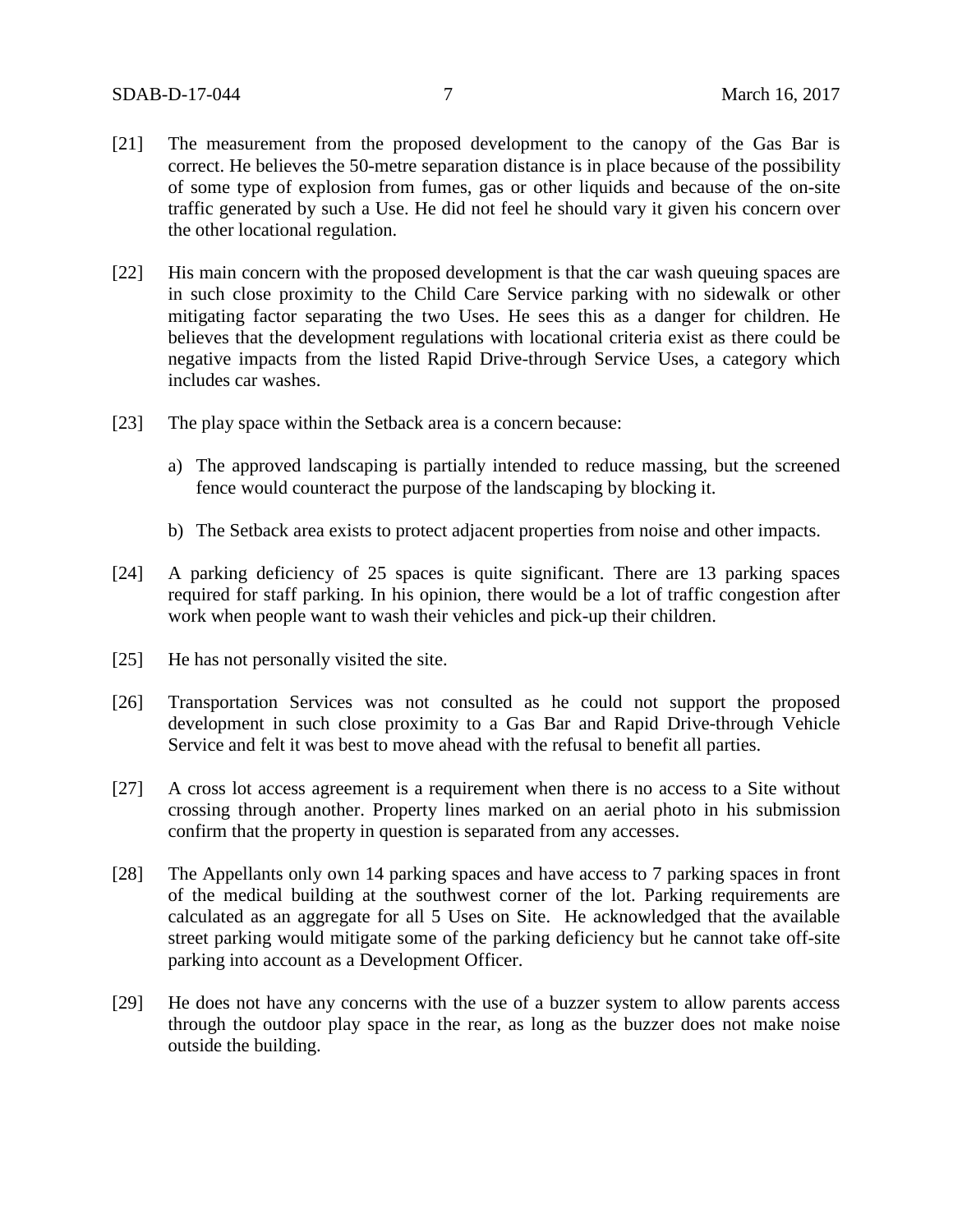[30] He could not comment on whether landscaping is permitted in the outdoor play space as the *Edmonton Zoning Bylaw* makes no specific mention of this. He does not deal with Alberta Health standards.

### *iii) Rebuttal of the Appellants*

- [31] When the building addition for the Child Care Service was put in the plans, it was circulated to Transportation Services. No concerns were raised regarding the parking deficiency based on the fact that a significant portion of the required parking spaces for the building are allocated to the car wash.
- [32] Alberta Health has seen the plans and they have no issues with the outdoor play space.
- [33] In their opinion, there is no traffic impact from the Gas Bar. They reiterated that the only traffic impact is the queuing of cars entering the car wash at very slow speeds. The busiest time for this would be on weekends when the Child Care Service is closed.
- [34] The Development Officer measured the separation distance to the canopy. The *Edmonton Zoning Bylaw* references "gas bar building" and makes no mention of "canopy".
- [35] They reiterated that everything possible has been done to eliminate any safety concerns.

### **Decision**

[36] The appeal is **DENIED** and the decision of the Development Authority is **CONFIRMED**. The development is **REFUSED**.

### **Reasons for Decision**

- [37] The Appellants applied for a Development Permit for a change of Use from a General Retail Store to a Child Care Service for 110 children. Child Care Service is a Discretionary Use in the (CNC) Neighbourhood Convenience Commercial Zone.
- [38] There are multiple Uses on the subject Site, including a Gas Bar and a Rapid Drivethrough Vehicle Service (a car wash).
- [39] If approved, the proposed Child Care Service would require a waiver of 2 locational requirements related to adjacent or nearby Uses, a parking variance and 2 Setback variances for the outdoor play space.
- [40] The Appellant provided photographs of other existing Child Care Service developments that appeared to be in contravention of one or more of the development regulations for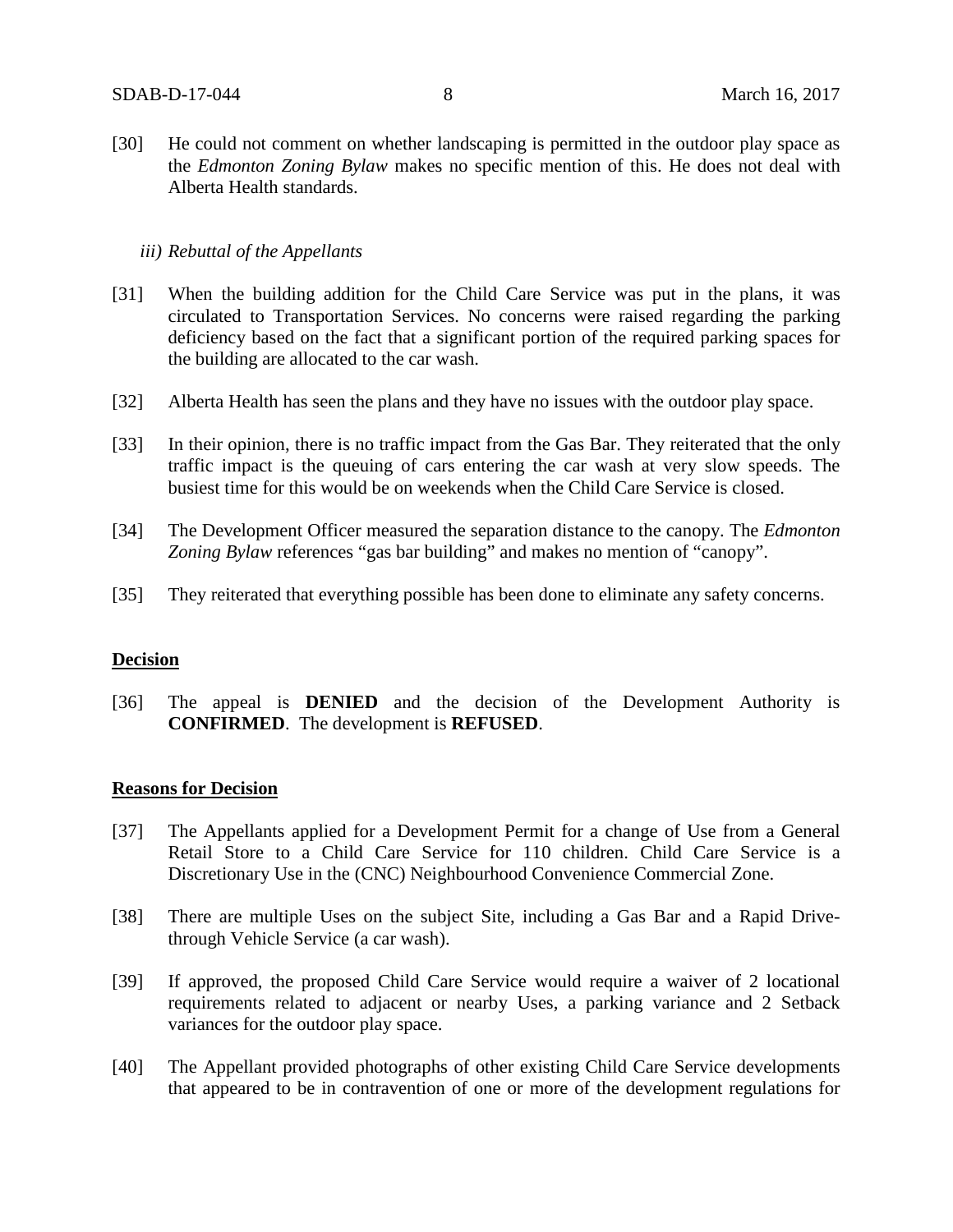which the Appellant is seeking variances. However, there was no evidence before the Board concerning the legality or scale of those developments, the underlying Zoning or applicable development regulations in place at the time of the issuance of Development Permit approvals, if any for those developments.

- [41] In any event, while there may be other examples of similarly situated developments and outdoor play areas, the Board is not bound by precedent and must consider each case that it hears on its own merits. Accordingly, the Board has made its decision based on the unique constellation of relevant considerations at issue in this appeal.
- [42] Section 80(2) of the *Edmonton Zoning Bylaw* ("the *Bylaw*") is a locational development regulation unique to Child Care Services that is aimed at safety and planning concerns. It provides in part:

No portion of a Child Care Services Use, including the building bay and on-Site outdoor play space, where provided, shall be located adjacent to a building bay with an approved development permit for the following Uses: .... v. Rapid Drivethrough Vehicle Services.

[43] Section 7.4(43) provides:

Rapid Drive-through Vehicle Services means development providing rapid cleaning, lubrication, maintenance or repair services to motor vehicles, where the customer typically remains within their vehicle or waits on the premises. Typical Uses include automatic or coin operated car washes (including self-service car wash), rapid lubrication shops, or specialty repair establishments. This Use does not include automated teller machines.

- [44] The car wash located on the subject Site was approved by the Board (SDAB-D-15-149) as a Rapid Drive-through Vehicle Service Use. There is a single vehicular entrance to the car wash portion of the building which houses 9 interior bays and a single vehicular exit.
- [45] The car wash and the proposed Child Care Service are located side-by-side within a single building. The two Uses share a common wall and an interior doorway separated by vestibules within each portion of the building.
- [46] The single vehicular entrance is located at the northeast corner of the car wash and there are five queuing spaces extending to the east from that entrance. The vehicular entrance is also immediately adjacent to one of the four entrances to the proposed Child Care Service and the queuing spaces are located directly behind the 14 drop-off/pick-up spaces designated for the Child Care Service Use.
- [47] According to the site plan, both the Child Care Service drop-off/pick-up spaces and the queuing spaces for the car wash must be accessed from the east through the same northern portion of the parking lot. The drop-off/pick-up spaces are located side-by-side in a single line on along the north end of the parking lot.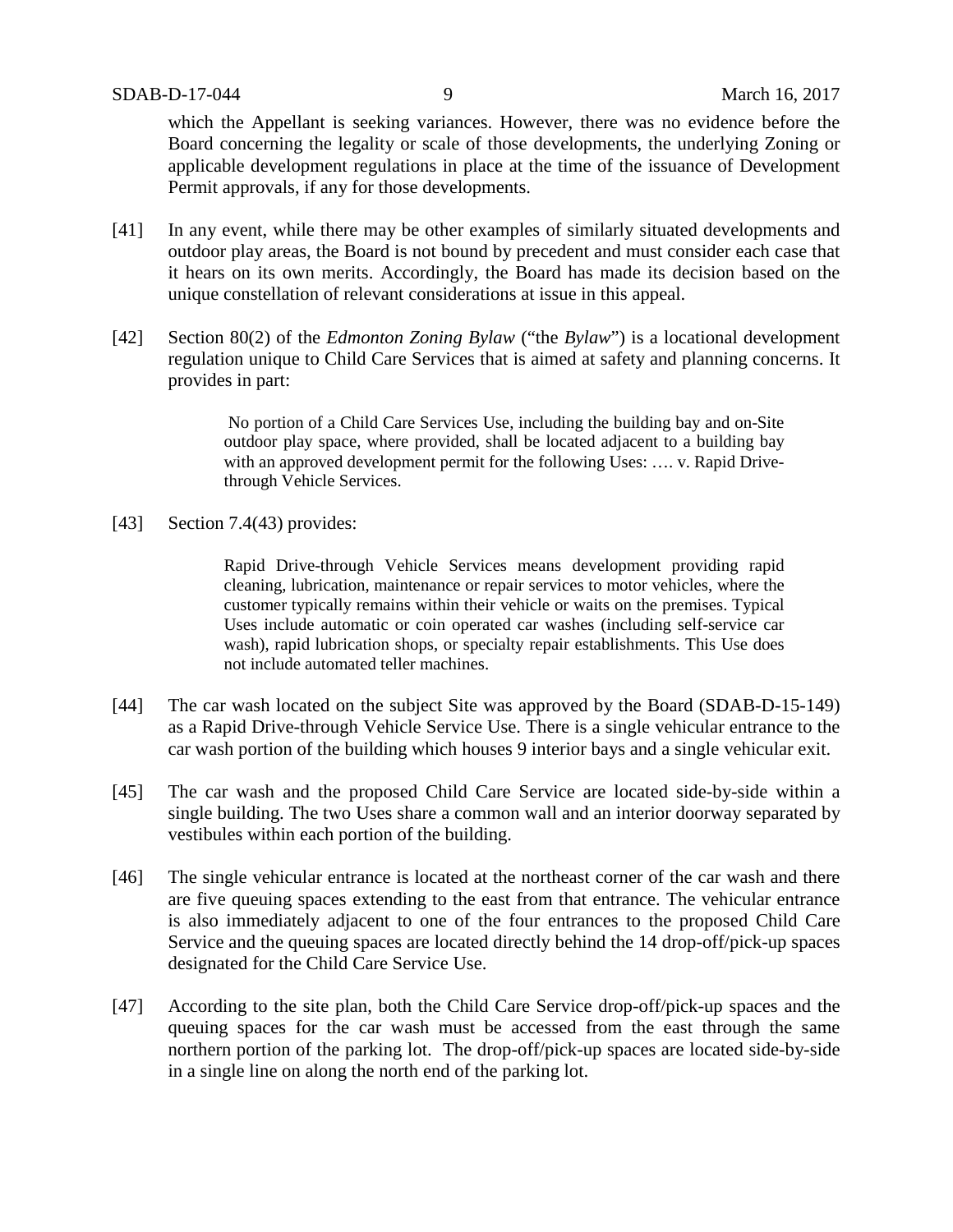- [48] Given the limited size and configuration of this portion of the parking lot, vehicles picking up and dropping off children must drive in, back up, and maneuver past one another directly beside the five queuing spaces for the car wash.
- [49] There is no sidewalk connecting the drop-off/pick-up spaces with the main entrance or the southeast entrance of the Child Care Service. Parents and their children must traverse the same area of the parking lot in which vehicles are maneuvering to enter and exit the parking spaces and also queuing to access the car wash.
- [50] The Board recognizes that the Appellants have attempted to separate the queuing aisle from the Child Care Service parking, but the Board finds that this partial separation, which includes a landscaped area and an 8-inch curb is insufficient to address the safety concerns given the proximity of the two Uses and the limited space.
- [51] Congestion and safety concerns around the parking area and the east entrances to the Child Care Service will be exacerbated given that the Appellants anticipate that schoolage children will be arriving at the Child Care Service on foot after school.
- [52] Given these Site conditions, the Board agrees with the Development Officer, that the location of the existing Rapid Drive-through Vehicle Service with 9 service bays and a 5 space queuing aisle directly adjacent to the Child Care Service creates a dangerous and negative impact on the Child Care Service, contrary to section 80(2)(d).
- [53] The Board notes that Child Care Service Uses are also subject to a 50 metre separation distance from Gas Bars because of the possibility of explosion from fumes, gas or other liquids and the on-site traffic generated by Gas Bars. Section 80.2(c) provides:

No portion of a Child Care Services Use, including the building, building bay and on-Site outdoor play space, where provided, shall be located within 50 metres of a Major Service Station, a Minor Service Station or a Gas Bar. This distance shall be measured from the closest pump island, fill pipes, vent pipes, or service station or gas bar building, to the Child Care Services Use.

The Appellants and the Development Officer disagreed about the exact separation distance between the proposed Child Care Service and the Gas Bar. However under either calculation, the proposed Child Care Service does not meet the 50-metre separation distance and is therefore non-compliant with section 80.2(c). While this may be of less concern regarding traffic flow, due to the isolation of the Child Care Service and configuration of the other buildings on the Site, the other safety concerns remain and it still is an indicator that the proposed development, a Discretionary Use, may not be appropriate given all the circumstances on the Site.

[54] The Appellants argued that the outdoor play space is not an outdoor service area and therefore section 310.4(7) has no application and the outdoor play space may be located in the two required Setbacks. The Appellants provided no authority or rationale as to why the outdoor play space would be excluded*.*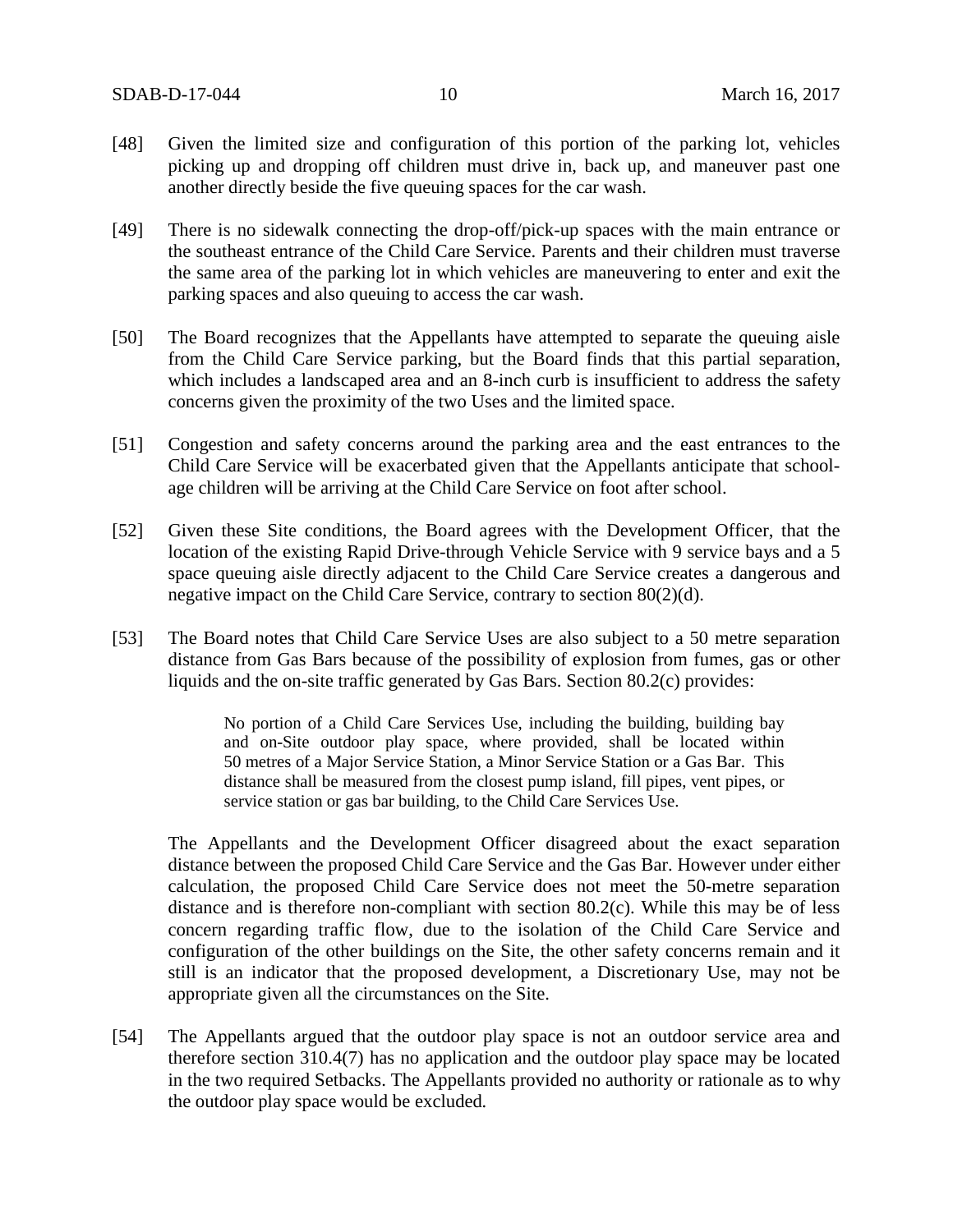The Board notes that "outdoor service area" is not defined in the *Bylaw*. The outdoor play space is located outside of the building and is intended to serve the Child Care Services Use. Furthermore, the outdoor play space does create nuisance impacts for neighboring properties. Therefore, based on the plain wording of section 310.4(7) and taking a purposive approach to the *Bylaw*, the Board finds the outdoor play area is an outdoor service area.

- [55] The proposed outdoor play space is located within two required Setbacks, contrary to section 310.4(7). The Board finds that with the fencing and given the actual separation between the play space and the residences to the west across 51 Street, the variance to the west Setback would not create a material adverse impact.
- [56] However, during the hearing, it became apparent that a portion of the outdoor play space identified in the site plan, located in the north Setback, is taken up by a retaining wall and a below-grade drainage swale. The swale is not an appropriate location for an outdoor play space. While the Appellants are amenable to placing a tall fence on the top of the concrete barrier at the edge of the swale, the Board notes this alteration would significantly reduce that portion of the outdoor amenity area and could render the space unusable or create a potential hazard, depending on the depth of the swale, which is unknown. Therefore, the Board does not approve a relaxation of the north Setback to accommodate the outdoor play space.
- [57] Given the Board's determinations about the suitability of this Discretionary Use and the Setback variances, the Board makes no comment on the required parking variance.
- [58] For the reasons outlined above, based the Site conditions (including proximity to surrounding Rapid Drive-through Vehicle Service and Gas Bar Uses and the configuration of the designated drop-off/pick-up spaces relative to the queuing spaces for the car wash), the Board has determined that the proposed Child Care Service is not an appropriate Discretionary Use at this location and the Board declines to approve the Use with the required variances.

Ms. Kathy Cherniawsky, Presiding Officer Subdivision and Development Appeal Board

Board Members in Attendance: Mr. W. Tuttle, Ms. S. LaPerle, Mr. L. Pratt, Ms. N. Hack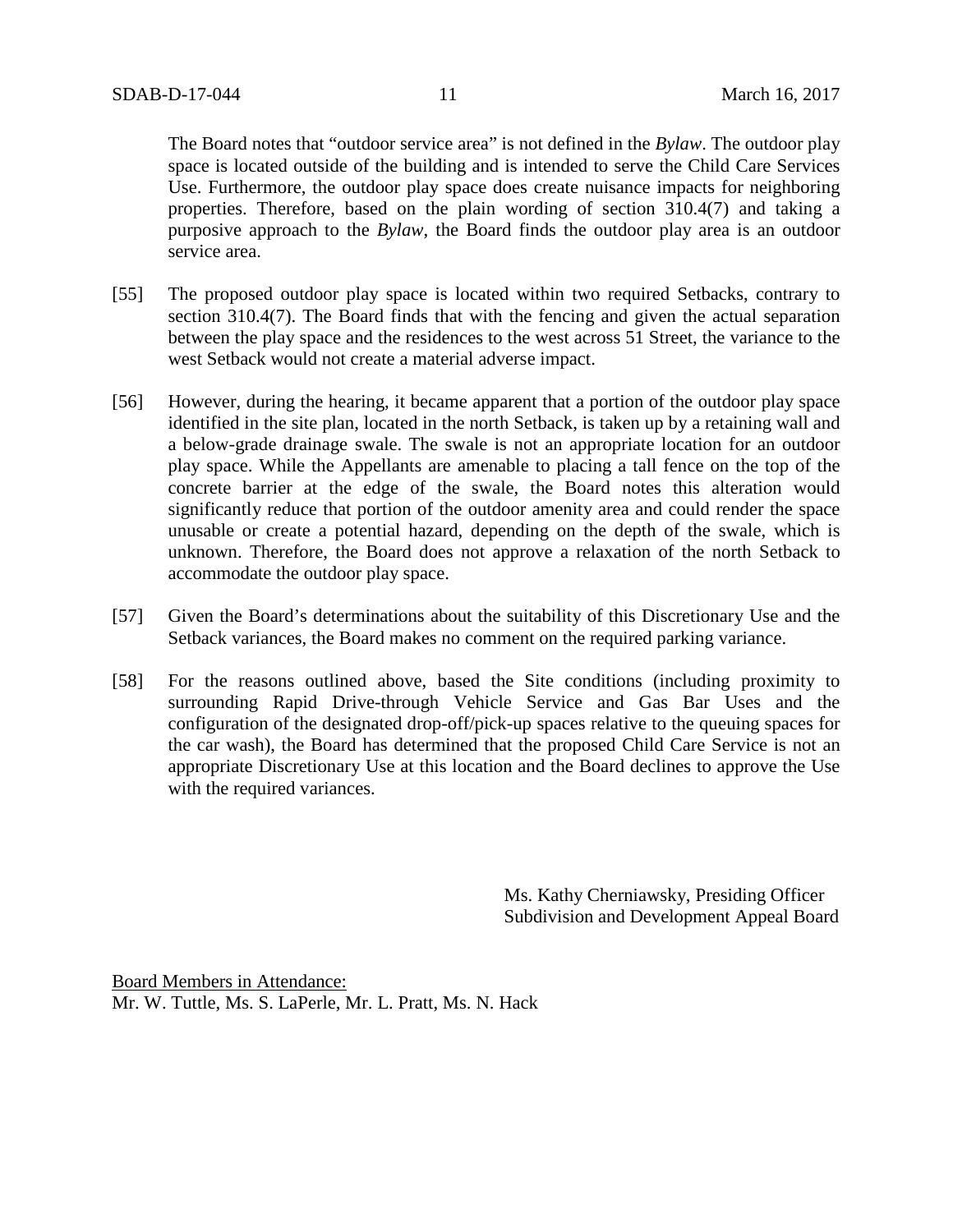## **Important Information for the Applicant/Appellant**

- 1. This decision may be appealed to the Alberta Court of Appeal on a question of law or jurisdiction under Section 688 of the *Municipal Government Act*, RSA 2000, c M-26. If the Subdivision and Development Appeal Board is served with notice of an application for leave to appeal its decision, such notice shall operate to suspend the Development Permit.
- 2. When a decision on a Development Permit application has been rendered by the Subdivision and Development Appeal Board, the enforcement of that decision is carried out by the Sustainable Development Department, located on the 2nd Floor, Edmonton Tower, 10111 – 104 Avenue NW, Edmonton, AB, T5J 0J4.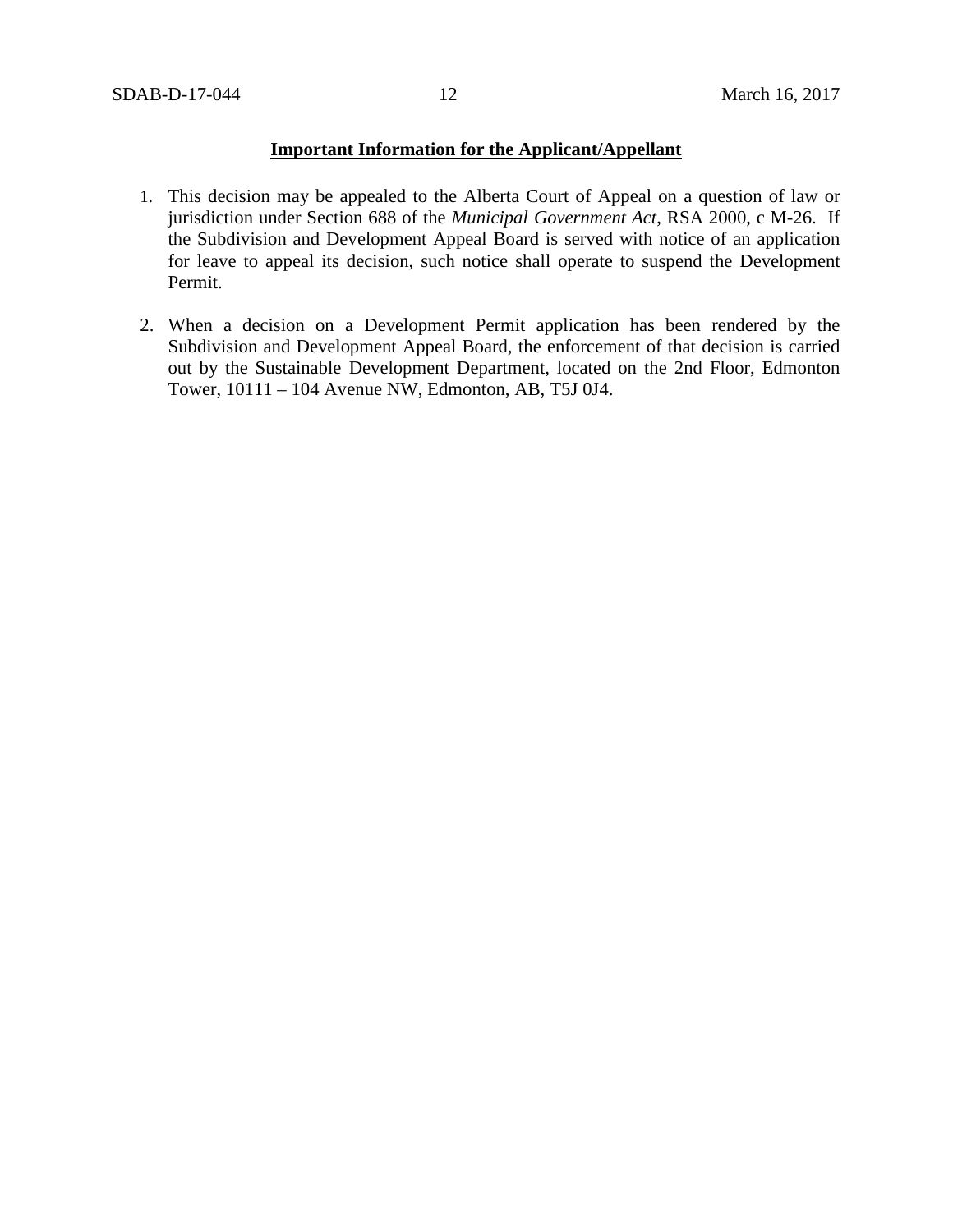

Date: March 16, 2017 Project Number: 232628846-001 File Number: SDAB-D-17-045

# **Notice of Decision**

[1] On March 1, 2017, the Subdivision and Development Appeal Board heard an appeal that was filed on **February 1, 2017**. The appeal concerned the decision of the Development Authority, issued on January 12, 2017, to approve the following development:

## **Change the Use of a General Retail Store to a Child Care Service (main floor, maximum 56 children), and to construct interior and exterior alterations (new entryway, play area) (Meadowlark Daycare).**

- [2] The subject property is on Plan 2039AQ Blk 1 Lots 8-9, located at 8721 156 Street NW, within the (CSC) Shopping Centre Zone.
- [3] The following documents were received prior to the hearing and form part of the record:
	- A copy of the Development Permit application with attachments, proposed plans, and the approved Development Permit;
	- A Child Care Services checklist from the Development Officer;
	- A Transportation Services memorandum;
	- The Development Officer's written submission;
	- The Respondent's written submissions and community consultation; and
	- An e-mail from an adjacent business in support of the proposed development.
- [4] The following exhibits were presented during the hearing and form part of the record:

From the Appellant:

- Exhibits A, B, and  $D -$ Photographs;
- Exhibit  $C A$  site plan with calculations and a photograph;
- Exhibits E, F, and G Letters from adjacent businesses and on-site contractor; and
- Exhibit H and I Sketches of the site and the surrounding area.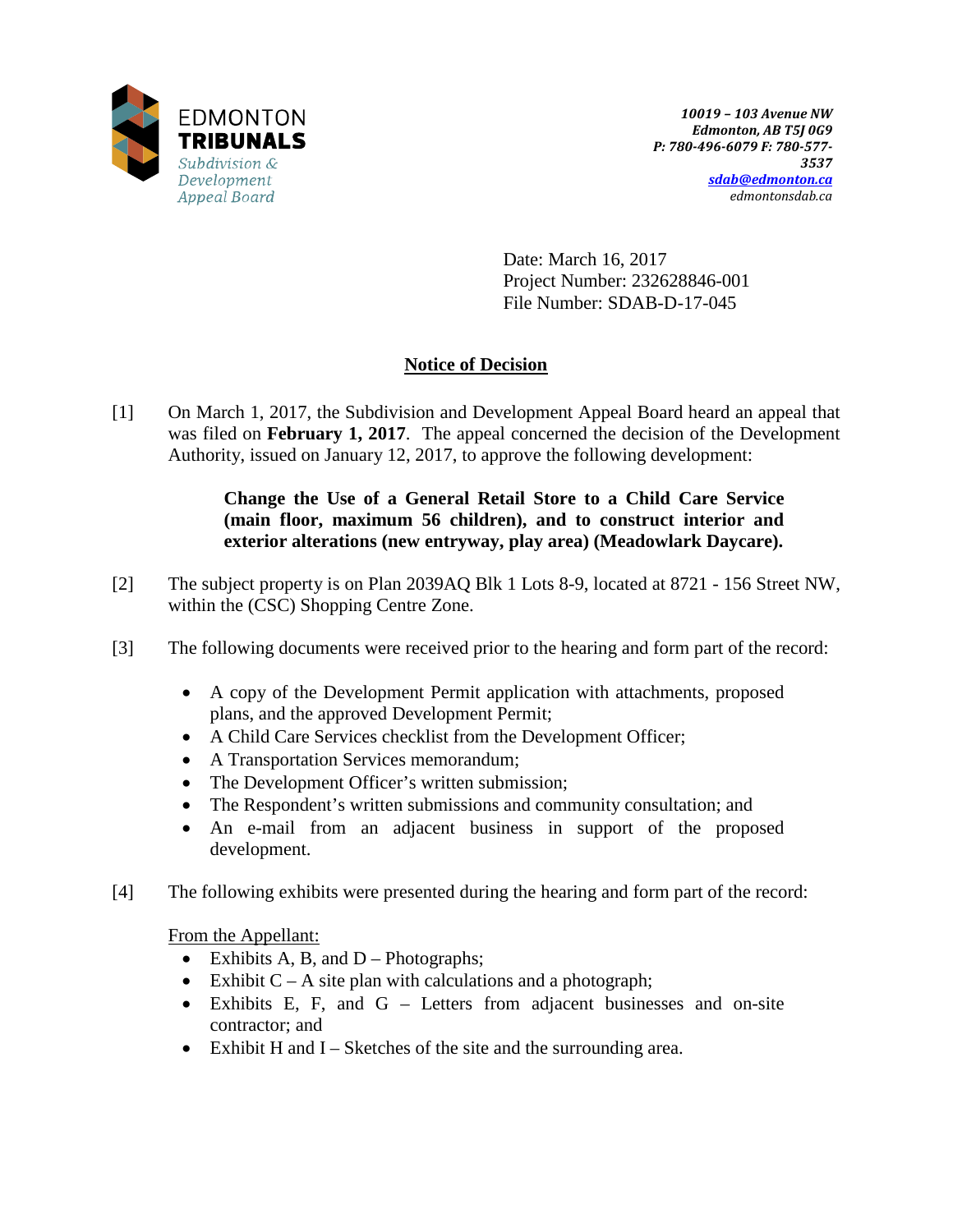From the Development Officer:

- Exhibit  $J$  Revised Parking Analysis; and
- Exhibit  $K An$  aerial photograph.

## **Preliminary Matters**

- [5] At the outset of the appeal hearing, the Presiding Officer confirmed with the parties in attendance that there was no opposition to the composition of the panel.
- [6] The Presiding Officer outlined how the hearing would be conducted, including the order of appearance of parties, and no opposition was noted.
- [7] The appeal was filed on time, in accordance with section 686 of the *Municipal Government Act*, RSA 2000, c M-26.

### **Summary of Hearing**

- *i) Position of the Appellant, Dr. B. Semeniuk*
- [8] Dr. Semeniuk was accompanied by his assistant of approximately 8 years, Ms. V. Viray.
- [9] He owns Aspen Centre, the property immediately north of the proposed development and is here solely to protect his business interests and the interests of his tenants. The approval was based on inaccurate information and will create hardships for himself and his tenants.
- [10] The proposed development is not suitable for this location. The existing tenants in the subject building already exceed the available parking on their property. The addition of a third tenant with excessive parking requirements would further complicate this.
- [11] Illegal parking has been an issue since he purchased his property 11 years ago. He was warned of the parking issues by the previous owner and was told not to take down the chain link fence which separated his property from the subject property. Despite the warning he felt the fence was unsightly and removed it. Trespass parkers from the adjacent property (the subject Site) constantly use the on-site parking in place on his property for his patients and the clients of his tenants.
- [12] Inadequate parking is not unique to this site. The building landlord of the subject property has chosen to accept three tenants with high parking requirements and has shifted the parking burden to adjacent property owners. The addition of a Child Care Service will increase parking issues.
- [13] In his opinion, the locational requirements for a Child Care Service as outlined in section 80 of the *Edmonton Zoning Bylaw* have not been properly considered. The proposed play space is adjacent to the TD Bank Rapid Drive-through and is approximately 50 steps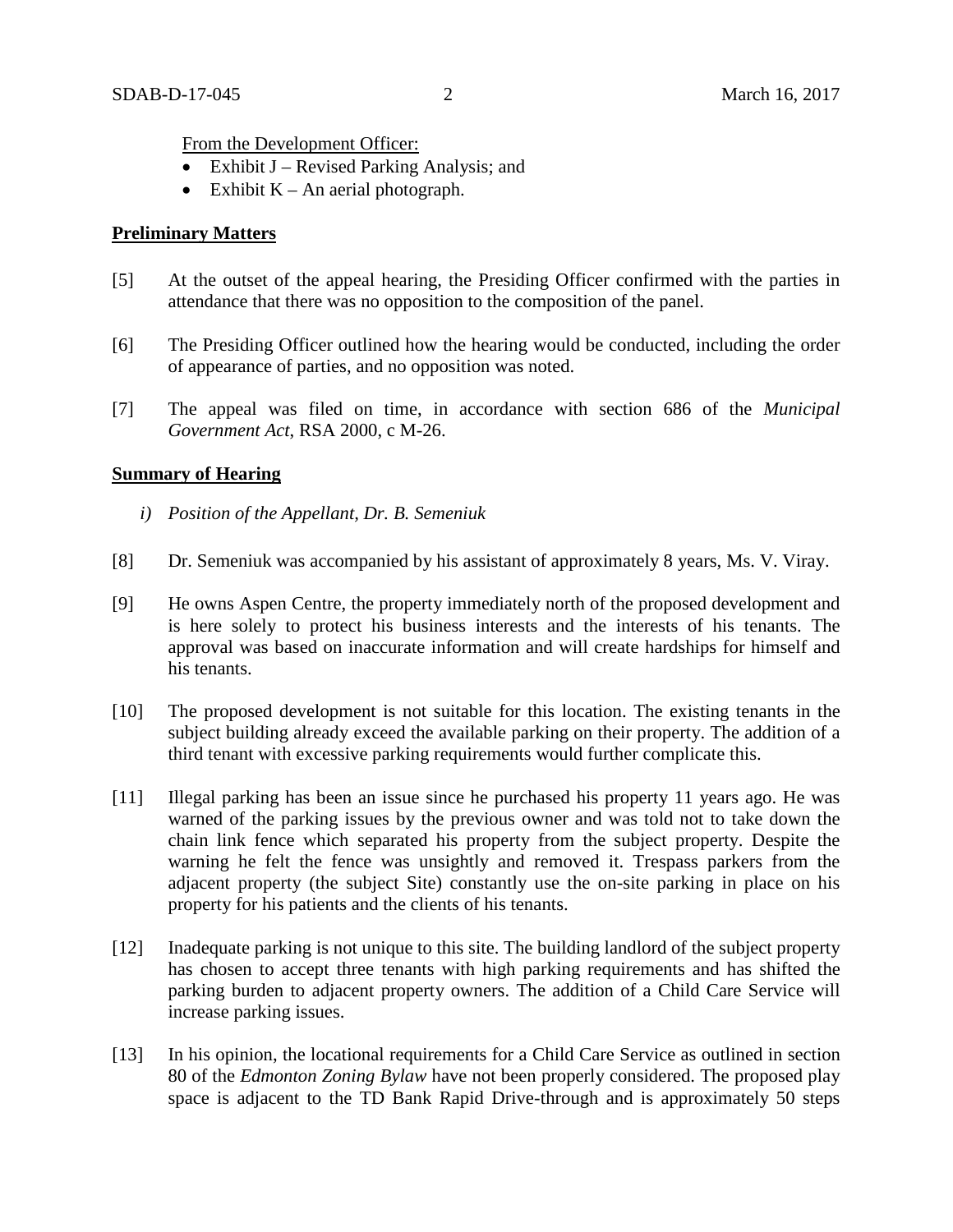SDAB-D-17-045 3 March 16, 2017

away from the gas pump island and vent pipes directly across the street. Photographs were marked Exhibit A.

- [14] The approved site plan lists the square footage of all three floors. Details are lacking on the plans such as concrete barrier placement and the direction of the gate swing which ultimately could affect the true number of available parking spaces. No floor plan was provided for the basement and the Development Officer was not even aware that a Religious Assembly was a tenant in the basement on the site. A series of photographs was submitted (Exhibit B) to show where the fence of the play space area will be placed and the potential problems with the barrier placement and wheelchair accessibility.
- [15] In his opinion, a disabled parking stall must be provided, but a disabled parking stall has not been indicated on the site plan despite the fact that the floor plan shows a barrier free bathroom. If one of the three available parking stalls in front of the building were to be designated as disabled parking, there would not be room for an additional two parking stalls. A diagram and photograph were shown to illustrate this. (Exhibit C).
- [16] A Child Care Service for 56 children requires 7 pick-up/drop-off spaces which are designated with signs and shall be located no more than 100 metres from the main entrance of the facility as per the *Edmonton Zoning Bylaw*. This leaves nowhere for employees to park as no on-street parking is permitted on 156 Street.
- [17] In addition to the parking required for the Child Care Services, the Religious Assembly requires 1 parking space for every 4 seats. The Development Officer has not been given information regarding the size of the congregation or the square footage of the basement floor, but on many occasions all 15 parking stalls on the Appellant's property are occupied on Sunday mornings for the congregation that meets in the basement on the subject Site.
- [18] The Karate Studio on the second floor of the subject Site also requires a substantial number of parking stalls for pick-up and drop-off. He has been to the Karate Studio many times, as recently as this past Monday. There are approximately 20 seats in the Studio for parents to observe and wait for their children. Based on his interpretation of Bylaw and his calculation, this studio requires an additional 6 parking stalls.
- [19] There is significant competition for the unreserved parking on the subject Site resulting in chaos and a material loss to himself and his property. Parking is clearly not adequate to accommodate all of the Uses proposed for the subject Site.
- [20] Despite being advised of the historical problems with trespass parking, the Development Officer approved the development and assumed that any overflow parking from the Child Care Service would occur in the mall parking lot to the west across the street.
- [21] Dr. Semeniuk has chosen not to have illegally parked vehicles towed as he has compassion for the parents taking their children to the Karate Studio. He would not want to come out and find his own vehicle missing. Instead, he has chosen to intercept illegal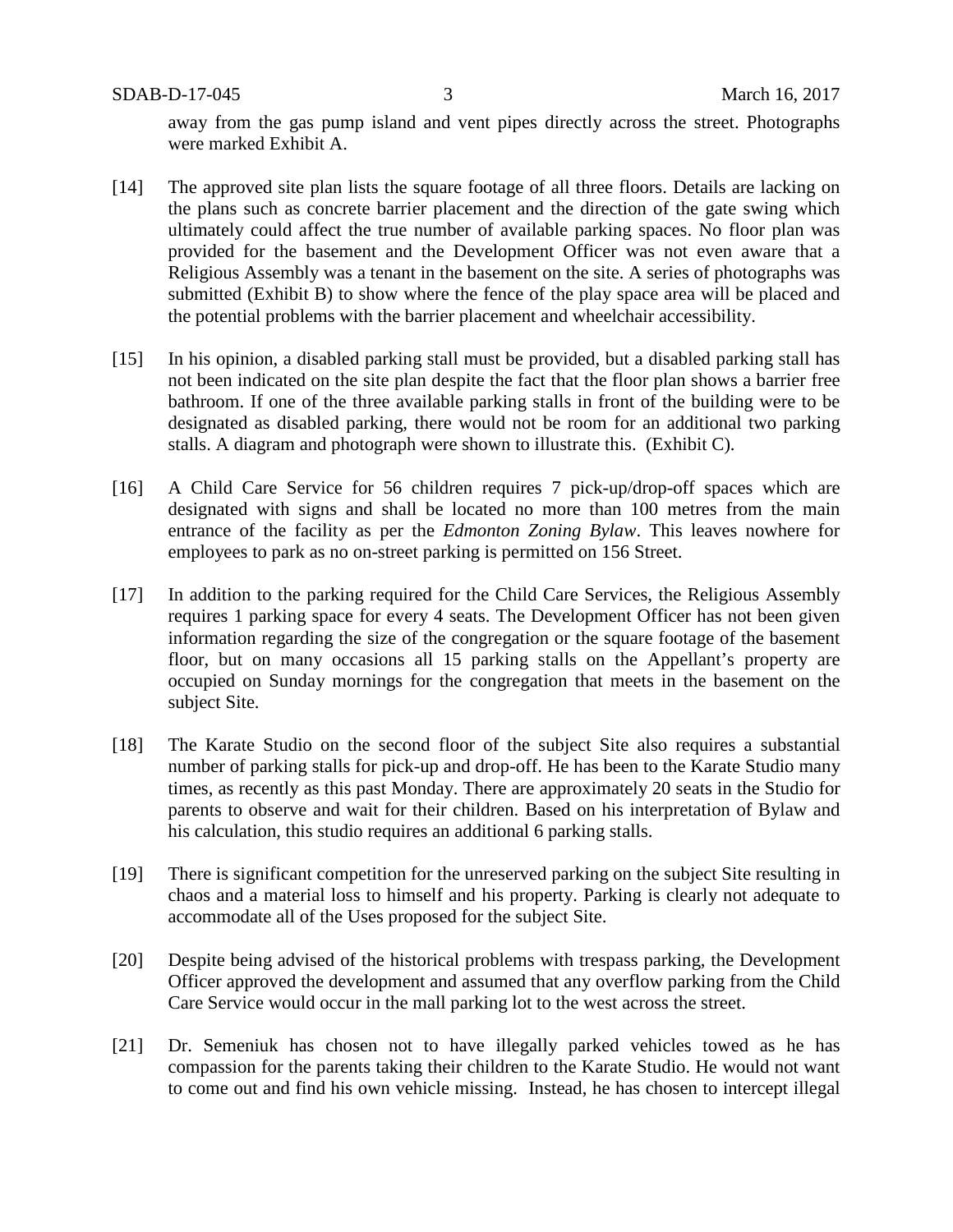parkers and educate them. However, occasionally people will curse and yell at him. He was disappointed and shocked by the letter from the Karate Studio. It is non-factual, contradictory, and defamatory. He talked to the owner of the Karate Studio on Monday about the letter, and he denied knowledge of the letter.

- [22] City parking enforcement is woefully inadequate and he has had to wait up to 1½ hours after calling Bylaw enforcement for a response.
- [23] He met with the pastor of the Religious Assembly and offered to come to some financial agreement with respect to parking, but he never heard from the pastor again and parishioners continue to park without permission on his lot on weekends.
- [24] The Child Care Service does propose a new garbage bin, and he no longer has an issue with that part of the business.
- [25] Letters of concern with respect to users from the subject Site parking on the Appellant's parking lot on an ongoing basis authored by two tenants operating out of Aspen Centre and a landscaping contractor were read into the record. (Exhibits E, F and G).
- [26] Ms. Viray advised she has worked for Dr. Semeniuk for 8 years and can see the parking lot from her desk through the front window. She sees people daily, illegally parking in their stalls including the disabled stall, creating a hardship for their elderly patients. She has seen users from the church on the Site using the Appellant's lot on Sundays when she has been in to work.
- [27] In response to a question from the Board, Dr. Semeniuk confirmed that the submitted photographs of the Site and surroundings were taken in the last 24 hours in the early afternoon.
- [28] His clinic is open from 9:00 a.m. to 6:00 p.m. or 7:00 p.m. and closed from 1:00 p.m. to 2:00 p.m. Another doctor works there on Saturdays until mid-afternoon. Dr. Pratt works from 9:00 a.m. until 5:30 p.m. or 6:00 p.m. and the Lung Clinic is open from approximately 8:00 a.m. until around 5:00 p.m. None of the three businesses located in the Aspen Centre are open on Sundays.
- [29] He has sufficient parking on site for his tenants but no overflow. He pays for off-site parking for his staff. There is no parking at the rear of his building.
- [30] He originally had 7 "no parking" signs, but when the Bylaw Officer came out in response to a complaint, they refused to write any tickets due to incorrect wording on the signs. These have been replaced with two large signs, as per instructions from Bylaw Enforcement.
- [31] Although Transportation Services indicated parking was available on 155 Street, patrons would have to cross a private parking lot or go around the block to get to the Child Care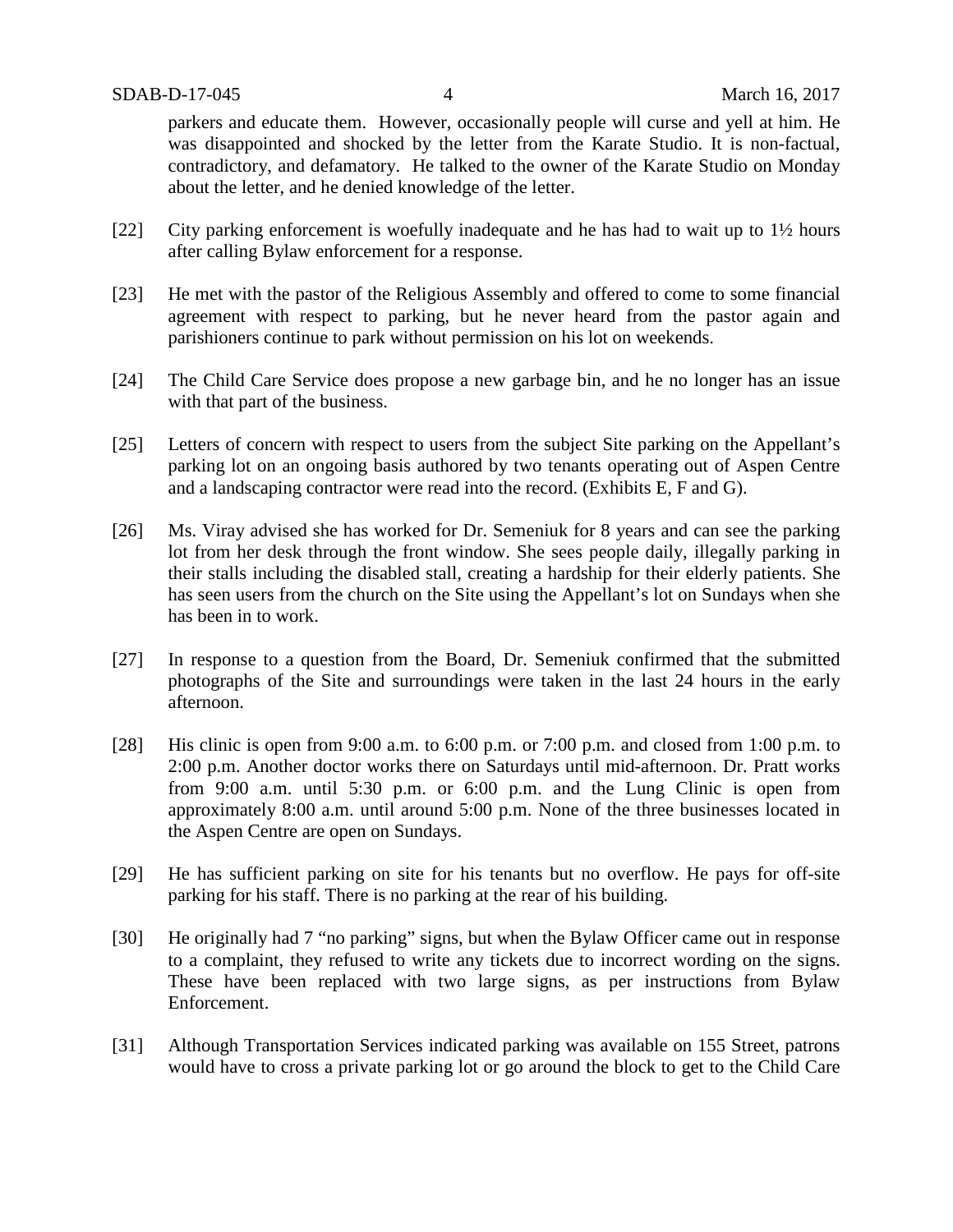Service. He drew a sketch to show the path that would have to be taken from 155 Street. (Exhibit H).

- [32] He submitted a sketch (Exhibit I) to show the location of the gas bar across the street in relation to the Child Care Service. He was not able to take an accurate measurement of the separation distance as it is located across a busy street, but he paced it out at approximately 50 steps.
- [33] The alley behind the subject building is very congested and there are points of access for other buildings including the large medical centre and the bank. His building extends to the property line and has no rear parking and he makes arrangements for off site staff parking for himself and his tenants.
	- *ii) Position of the Development Officer, Mr. P. Adams*
- [34] Mr. Adams advised that the Development Authority had erred in determining the parking requirements. He submitted a revised parking analysis for the Board to review (Exhibit J). There is a net change of one (1) additional parking stall needed for the Child Care Service and a variance of 11 parking stalls would now be required when the entire site is taken into account.
- [35] The Karate Studio is considered a Commercial School and requires 3 parking stalls for a maximum of 25 students.
- [36] He was not aware of the Religious Assembly operating in the basement and was not able to find a Development Permit for its Use. Therefore, based on the existing approved uses he considered the basement development as a General Retail Use because it appeared to be part of the former Don's Photo. He determined 6.54 parking spots were required for this basement floor.
- [37] The absence of a disabled parking space was determined to be a non-conforming aspect of the building and not considered when making his decision.
- [38] An aerial photograph was submitted to show the measurement from the proposed development to the canopy of the gas bar as 54 metres. As this exceeds the required 50 metre separation distance, he did not consider it as a reason to refuse the development. He believed the tanks to be located at a further distance.
- [39] The subject Site is in close proximity to public transit which reduces the staff parking requirements. The subject Site is also in close proximity to large scale residential developments so clients could potentially walk to the Child Care Service.
- [40] He could not comment on whether the Child Care Service hours shown on the application (8:00 a.m. to 4:00 p.m.) are correct, but confirmed there is no condition on the Development Permit that the business has to close by 4:00 p.m. He did consider conflicts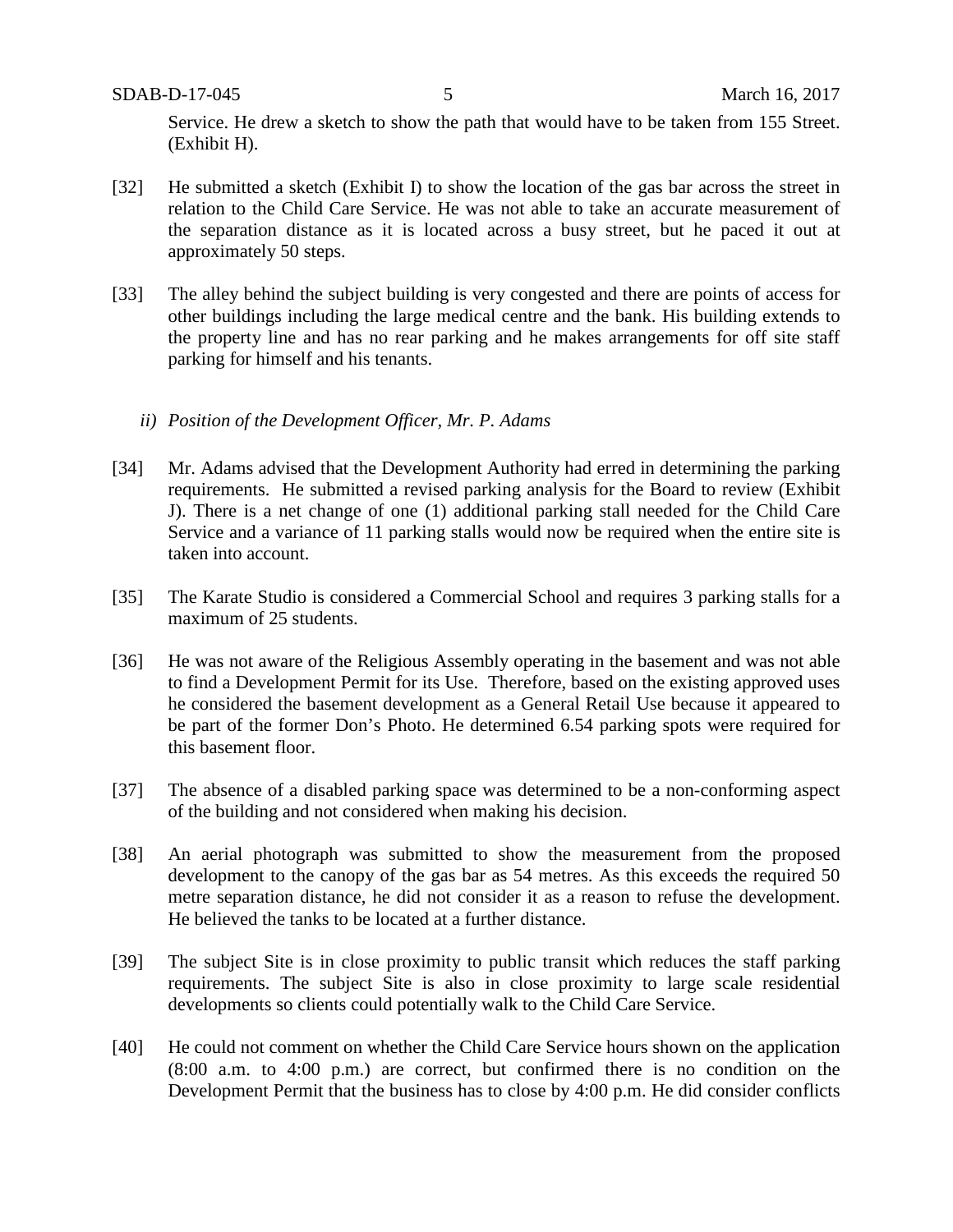with the hours of operation of the Commercial School and thought there may be some overlap, but felt the bulk of that business would occur after the Child Care Service was closed.

- [41] The parking calculation for the Commercial School was based on a maximum of 25 students being on site at any one time. He could not confirm if students would be arriving and leaving at the same time when classes overlap. The drawings he obtained from the archives were not specific as to whether there was an area for parents to sit and observe the classes.
- [42] He confirmed that parents parking on 155 Street would have to either walk around the block to get to the Child Care Service or would have to cross through a private parking lot and traverse the lane.
- [43] He could not provide any evidence of a cross-use agreement allowing patrons of the proposed development to park in the Meadowlark Mall parking lot. He did not know if the parking stalls at the rear of the development met the minimum size. He had considered them to be existing as they were approved with the original Development Permit.
- [44] He was not aware of any parking concerns of the abutting properties prior to making his decision as there are no recent parking complaints on the system.

## *iii) Position of the Respondent, Mr. Amit Verma*

- [45] Mr. Verma understands the parking concerns and only found out about the Religious Assembly in the basement floor today.
- [46] The operating hours of the Child Care Service would be from 7:00 a.m. to 6:00 p.m. The busiest times are in the morning after 7:00 am and from after work until 6:00 pm. Since the Religious Assembly operates mostly on weekends, in his opinion, the only conflict may be with the Commercial School. There could be an issue during the Child Care Service's afternoon pick-up times when the Commercial School is also operating, but parents could use the large TD Bank parking lot during this overlap. Parents do not generally hang out at a Child Care Service, they just make a quick stop to drop off or pick up.
- [47] This is an odd building and was designed for three businesses. There would be a parking deficiency no matter what type of business moved in.
- [48] In his opinion, other people may be parking in the Appellant's lot that are not related to the subject building.
- [49] There is a parking agreement in place with the nearby Church to the north for 6 Child Care Services staff parking spaces during the week. Weinlos Centre would also allow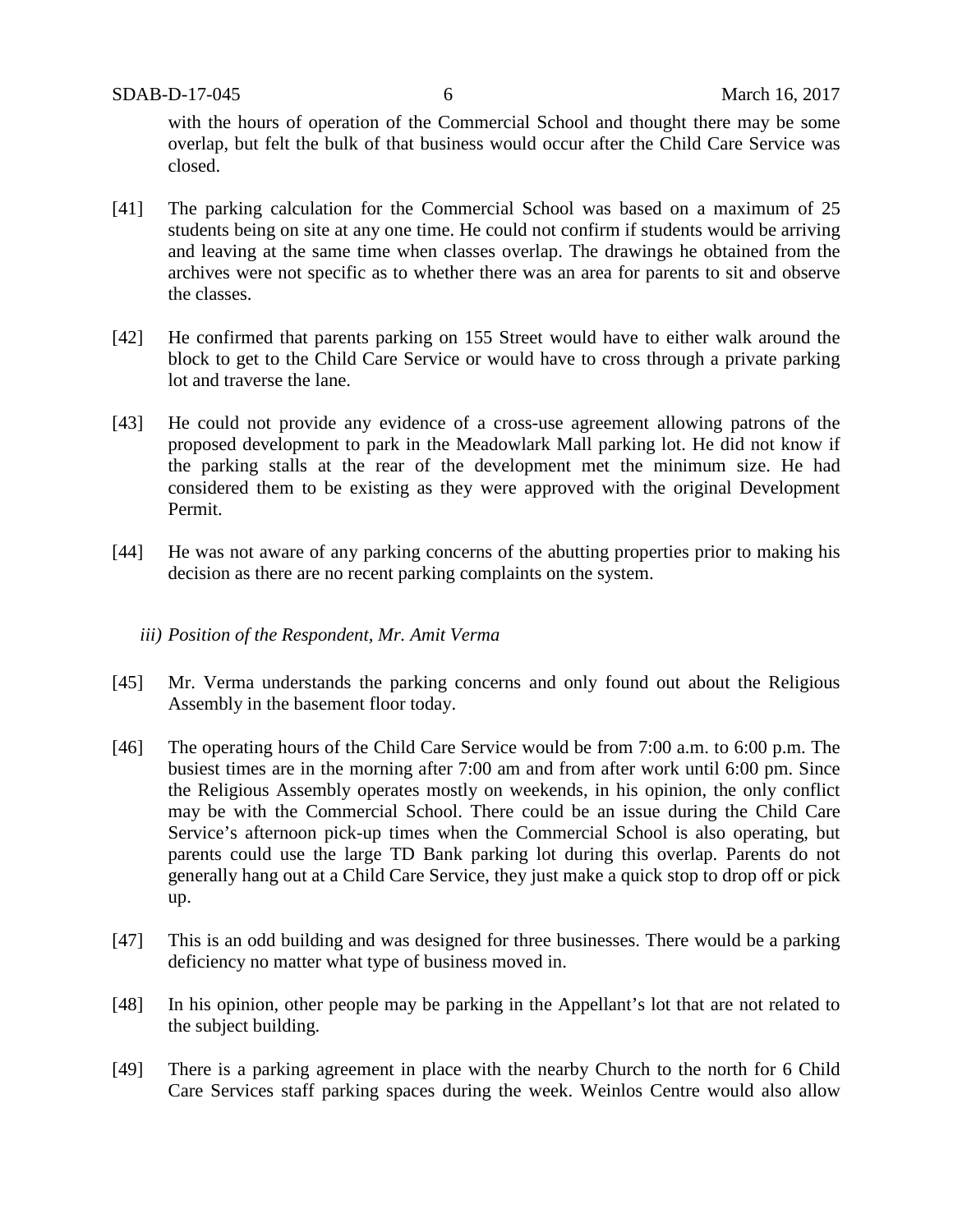them to have parking if required. However, the only an agreement in place with Weinlos Centre is to allow Church parking on weekends.

- [50] The large Boardwalk Community right across from the TD bank and the nearby schools are their target markets for the Child Care Service. These are within walking distance and many of these clients use public transportation which would minimize the use of vehicles. Their door to door research confirmed there is a large need for a Child Care Service in this area.
- [51] They will do their best to make sure their clients do not use the Appellant's parking lot and this will be written into the contracts with their parents. He has developed other Child Care Services requiring parking variances and there have been no issues.
- [52] They are willing to financially compensate the Appellant in order to be able to use some of his parking spaces for parents. Staff could park off-site or use public transit as the Meadowlark Transit Centre is in close proximity.
- [53] The Appellant is the only one that has a complaint with the proposed development despite the number of letters sent out. The Appellant could address the issue by hiring a private parking enforcement agency. The pictures submitted by the Appellant do not show parking congestion during the day.
- [54] This is an ideal location for a Child Care Service as it is close to Meadowlark Mall and the Weinlos Centre if medical attention is needed.
- [55] The parking lot could easily be modified to allow for one disabled parking stall as pointed out on the site plan.
- [56] The existing doors at the rear of the building were identified. One door at the rear goes directly into the Child Care Service. Students of the Commercial School also enter from rear of the building through a common stairwell. No bollards are currently proposed for the rear of the building. There is a walkway at the front of the building.
- [57] The Appellant requested an adjournment to allow for time to get an off-site parking agreement in place with the Weinlos Centre for users of the Child Care Service.
	- *iv) Position of the Appellant regarding the Adjournment Request*
- [58] Dr. Semeniuk does not agree with adjournment request and is not prepared to waste another day. He has spent considerable time preparing for this hearing. It was well known that parking was his objection to the Development Permit.
- [59] An off-site parking agreement would not be a solution as there is a provision in the *Edmonton Zoning Bylaw* that the drop-off /pick-up spaces must be in close proximity to main entrance of the Child Care Service.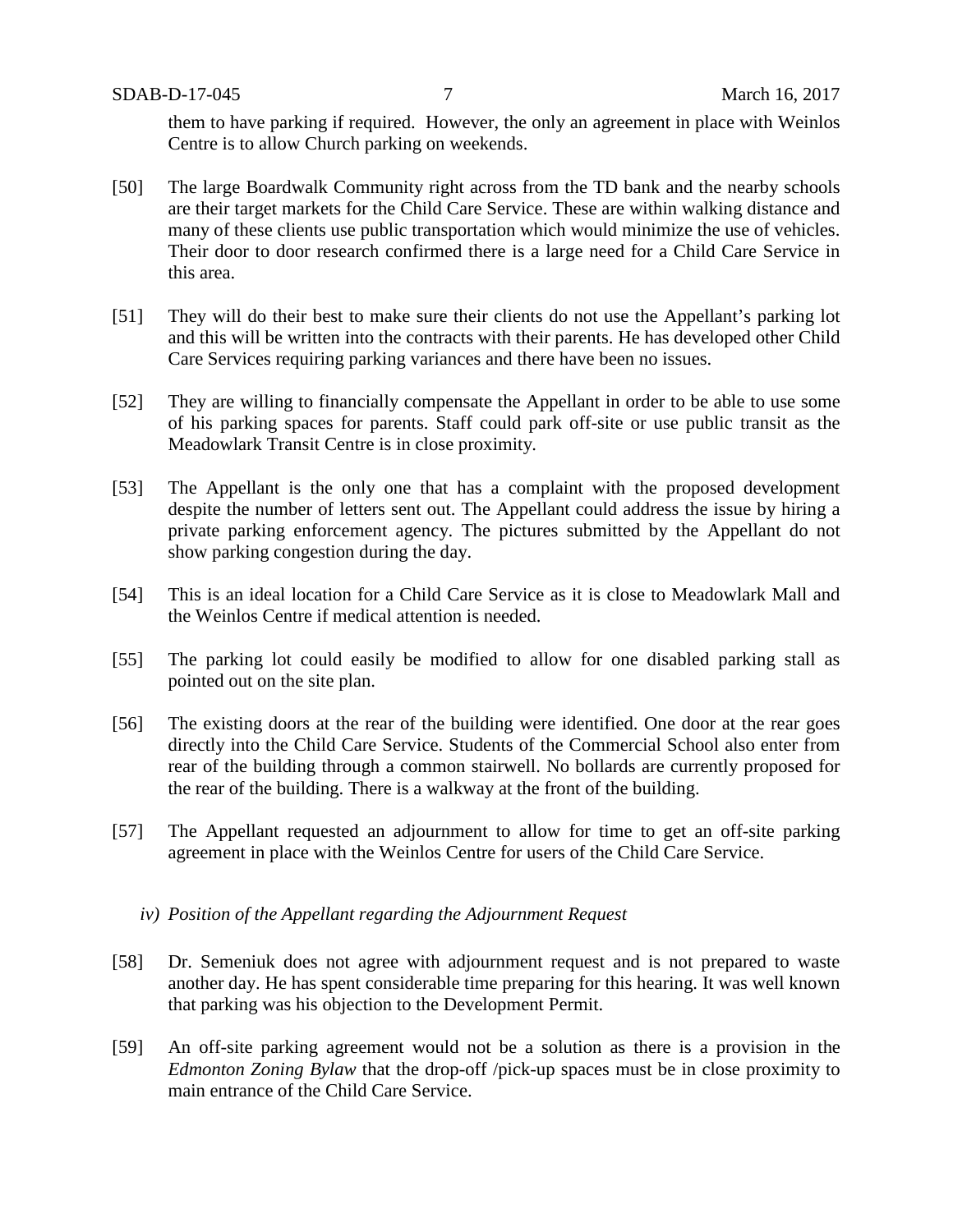[60] He would be prejudiced if an adjournment was granted.

The Board took a brief recess and determined that an adjournment would not be granted and the Respondent continued.

- *v) Position of the Respondent continued*
- [61] Mr. Verma confirmed that the Commercial School uses the rear stairwell and acknowledged that parents would sometimes want to watch the classes on the second floor.
- [62] He confirmed that the proposed Child Care Service is for 56 children.

### *vi) Rebuttal of the Appellant*

- [63] The decision of the Development Officer is based on many assumptions and errors on the drawings which he has identified.
- [64] The Respondent has assumed that he would be able to enter into a parking agreement with the Appellant, but the Appellant is not willing to do so. He requires all his parking spaces and is not in a position to grant a contract for excess parking during the week. In his opinion, this whole process for approval is based on a possible off-site parking agreement.
- [65] The Development Officer measured the distance from the roof of the gas pump to the Child Care Service, but not from the vents which he believes are closer. The Development Officer also did not address the incorrect measurements shown on the blueprints which would affect the calculation of the parking requirements.
- [66] The Development Officer stated there have been no parking complaints within the last five years. This is not true. He personally has made many complaints and a supervisor from the City finally came out within the last 1 to 1 ½ years and reiterated that he would not issue a ticket due to inadequate signage. There were 12 vehicles illegally parked at the time of the supervisor's visit.
- [67] The Development Officer has revised the parking calculations to show that the required parking variance is now 10 instead of 4. The operation of the Religious Assembly was not considered in these revised calculations.
- [68] It is a large assumption that many of the Respondent's clients will walk to the Child Care Service from other parking areas, from the neighbourhood and from the Meadowlark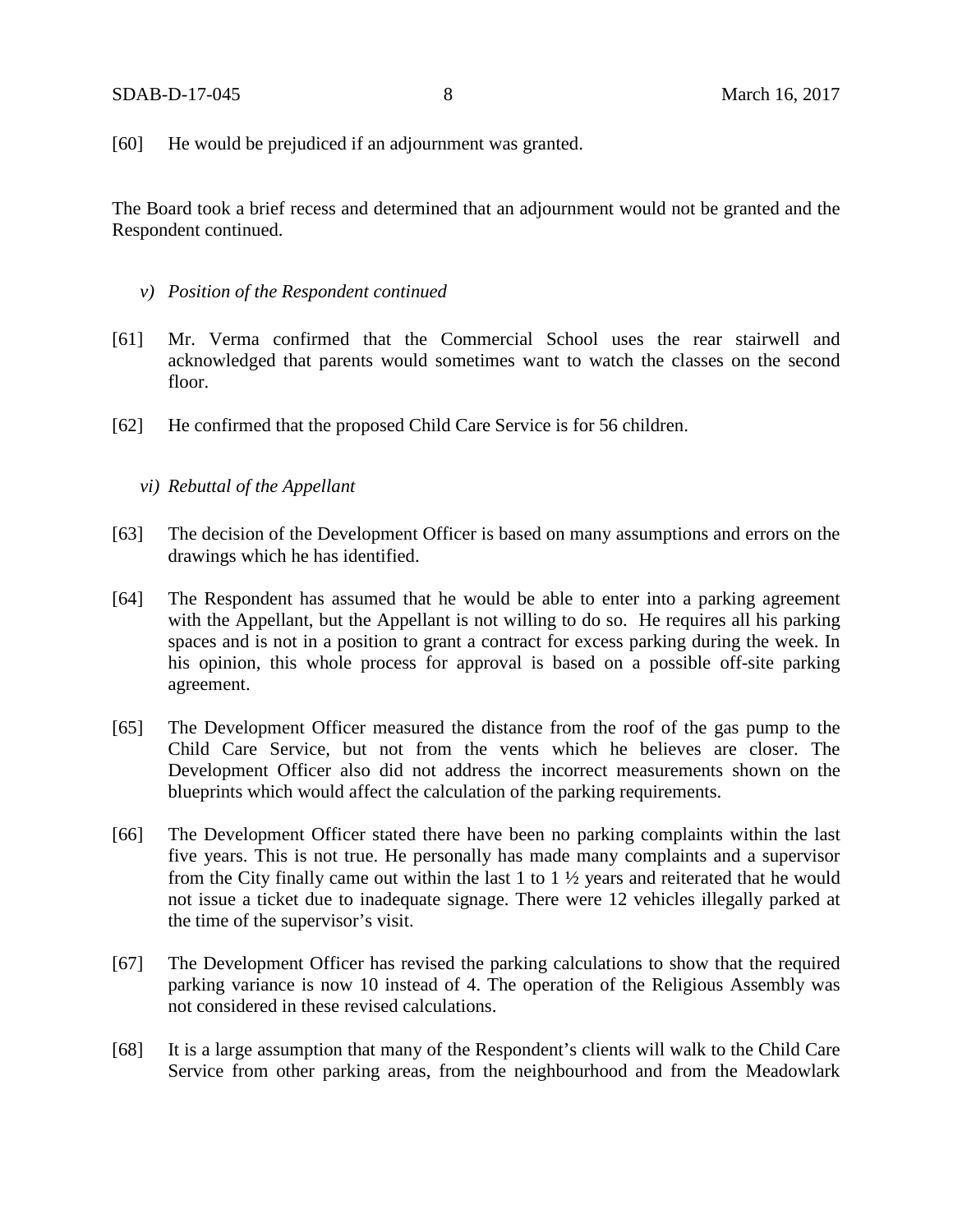Transit Centre. In his opinion, no parent will park and then walk two blocks to a daycare facility with a small child.

- [69] With respect to the Respondent offering to do his best to notify their clients of where they may park, he was told the same thing with the two existing tenants in the subject building and the illegal parking continues.
- [70] Many parents park and watch their kids at the Commercial School classes; he sees this every day. He was at his office last night until 11:00 p.m. and witnessed 10 vehicles parking at his lot and their occupants walking over to the subject building.
- [71] Possible parking at the TD Bank parking lot was mentioned, but there is no parking agreement in place. It is not appropriate that all parking burdens are be placed on adjacent property owners instead of the Respondent finding a location that has adequate parking for the proposed Child Care Services Use.

### **Decision**

[72] The appeal is **ALLOWED** and the decision of the Development Authority is **REVOKED**. The development is **REFUSED**.

## **Reasons for Decision**

- [73] The proposed development, a Child Care Service, is a Permitted Use in the (CSC) Shopping Centre Zone which requires a parking variance.
- [74] It was approved by the Development Authority. The approval was appealed by the owner of the immediately adjacent property to the north of the subject Site (the Appellant). The Appellant argues the subject Site currently provides insufficient parking spaces which adversely affects himself and his tenants and that granting the development permit for a Child Care Service for up to 54 children with the additional required parking variance will materially affect him by exacerbating the current parking problems.
- [75] The subject Site has one commercial building with a basement, a main floor and a second floor. There are two approved Uses for the building: a Commercial School Use for a Karate Studio located on the second floor; and a General Retail Store Use for the basement and the main floor.
- [76] Based on the information provided by the landlord, the Karate Studio offers classes for children Monday through Friday afternoons and evenings from either 4:00-5:00, 5:00- 6:00, 6:00-7:00 and 7:00-8:00 p.m; or, 4:00-6:00, 5:00-7:00 and 6:00-8:00 p.m. A letter submitted to the Board by the Karate Studio simply states that its classes begin at 4:30 p.m.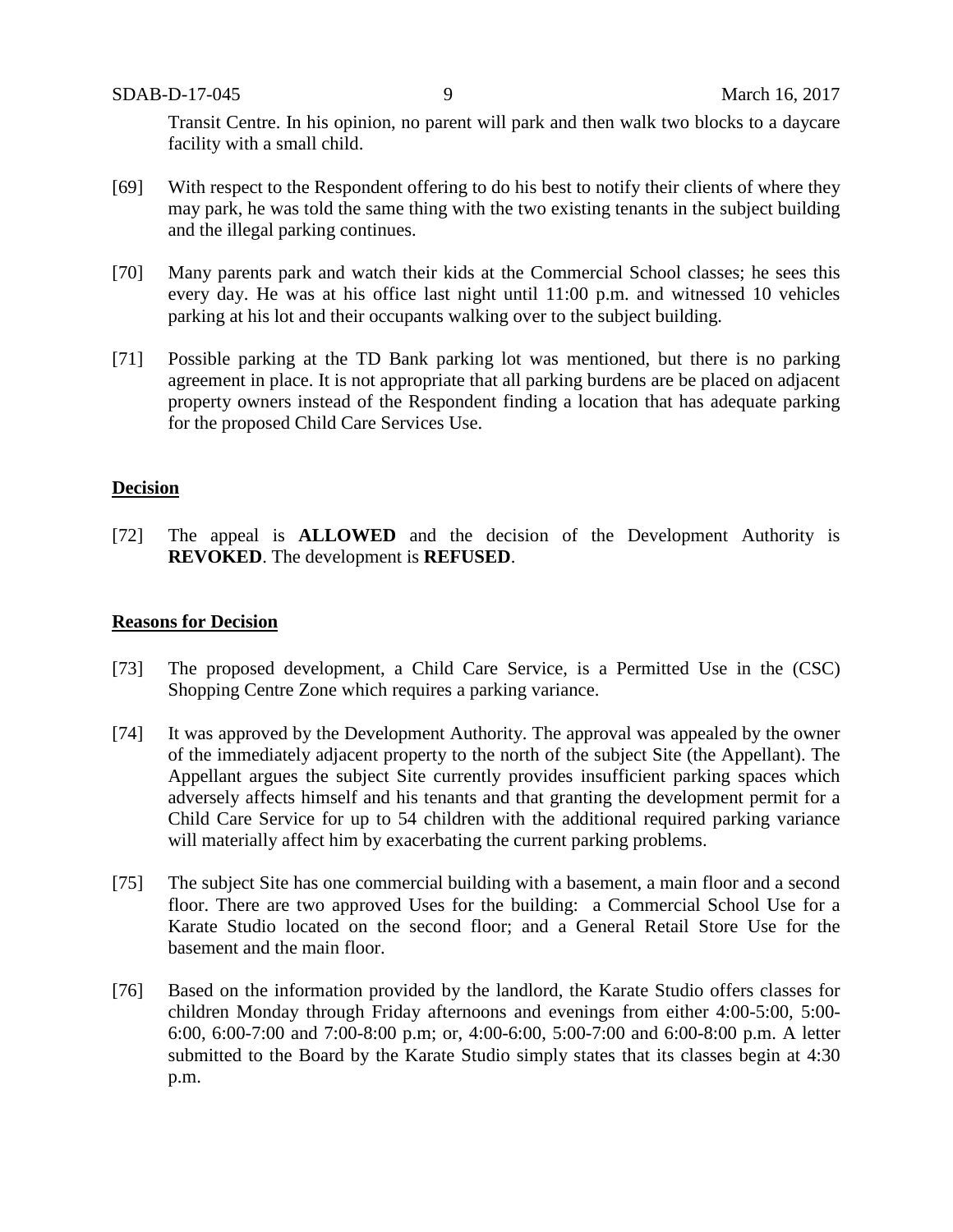- [77] The General Retail Store Use is no longer in operation. However, all the participants agreed that a Religious Assembly Use is currently occurring in the basement of the building on Saturdays, Sundays, and Thursday evenings. No details about that Use were available to the Board.
- [78] There is no Development Permit on record for this Religious Assembly Use. The Religious Assembly Use has no permit, but the basement is being used and has been approved as a General Retail Store Use. In making its decision, the Board has been mindful of the development requirements for General Retail Store Use, the last Use for which a development permit has been issued for this space.
- [79] During the hearing, the Development Officer acknowledged that the parking requirements had been miscalculated. In accordance with his revised parking submission, the Board finds that the subject Site currently requires 17 parking spaces based on the approved Uses:
	- a) 3 parking spaces for the Commercial School Use,
	- b) 6.95 parking spaces for the General Retail Store Use on the main floor, and
	- c) 6.54 parking spaces for the General Retail Store Use in the basement.
- [80] Now 3 parking spaces are provided in front of the building and 4 in the rear. A drivethrough aisle links the front parking lot to the rear lot and the lane. The Board finds that the present approved variance is 10 parking spaces.
- [81] The current application is to change the General Retail Store Use to a Child Care Service Use for the main floor portion of the building and to make exterior alterations to construct an outdoor play area on the portion of the Site which may now be used to drive through the property from 156 Street to the rear lane.
- [82] The Board finds that the new parking requirement will be 18 parking spaces:
	- a) 3 parking spaces for the Commercial School Use,
	- b) 6.54 parking spaces for the General Retail Store Use in the basement, and
	- c) 8 parking spaces for the Child Care Service: seven pick-up/drop-off spaces and one staff parking space in accordance with Section 54.2, Schedule 1(A)(33).
- [83] Based on the approved Site Plan before the Board, there will be 3 parking spaces in the front parking area accessible only from 156 Street and 4 parking spaces and a garbage bin area behind the building accessible only from the rear lane for a total of 7 parking spaces. The drive-through aisle will be removed and replaced by an outdoor play area.
- [84] The Board finds that the total required on-site parking spaces will increase to 18. As 7 are to be provided, the overall aggregate variance is 11 parking spaces. The net change in required parking is one additional on-site parking space.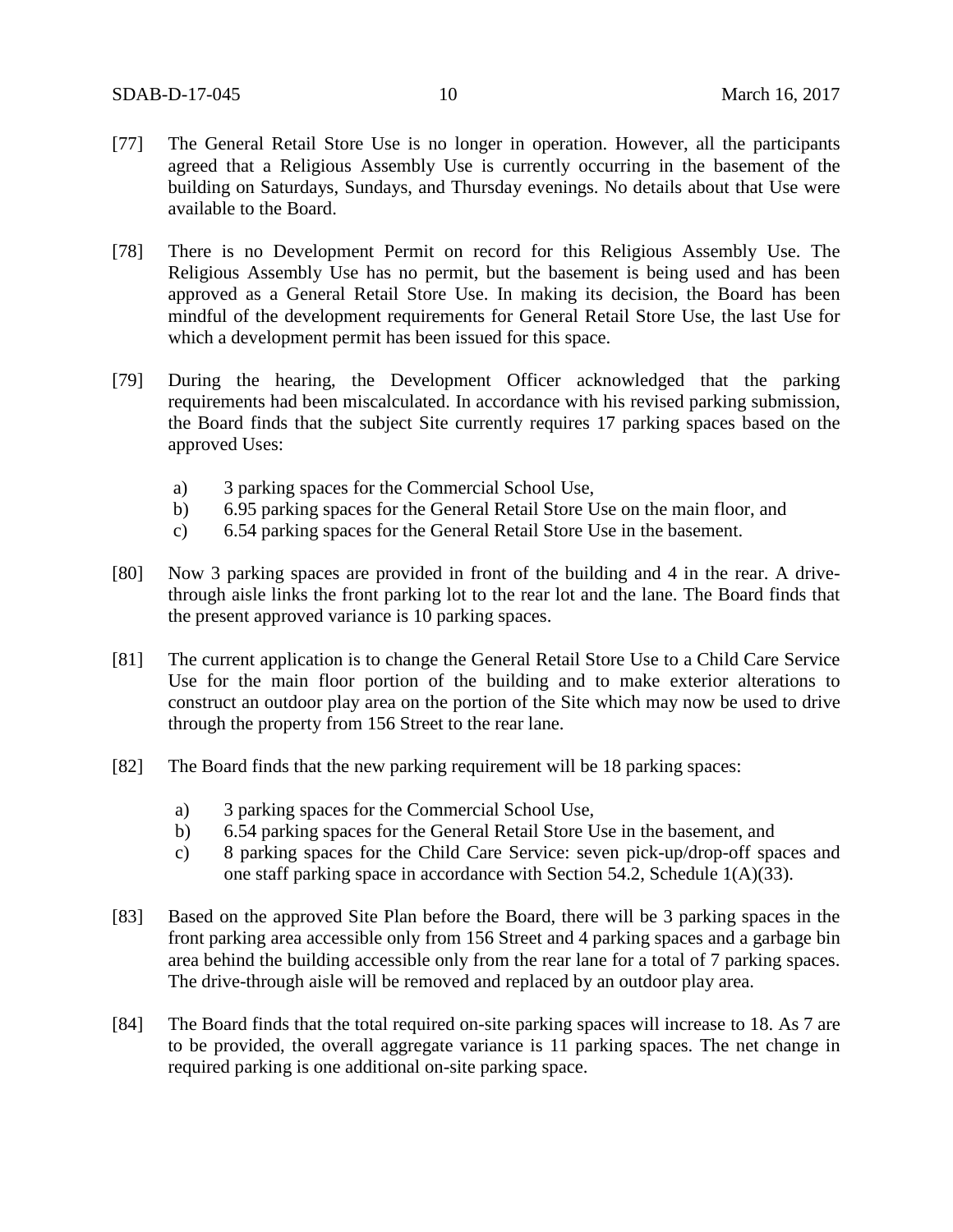- [85] Section 54.2, Schedule 1(A)(33) of the Bylaw provides additional requirements for passenger pick-up/drop-off spaces:
	- i) Passenger pick-up/drop-off spaces shall be designated with signs to reserve the parking spaces for Child Care Service pick-up/drop-off, to the satisfaction of the Development Officer.
	- ii) Passenger pick-up/drop-off spaces shall be located as close as possible to the main entrance used by the Child Care Service, and shall not be located further than 100 m from the main entrance used by the Child Care Service. The distance between the farthest parking space in the pickup/drop-off area and the main entrance of the Child Care Service shall be measured along the shortest publically accessible pedestrian route.
- [86] At the outset of his presentation, the Development Officer acknowledged that he had used incomplete, inconsistent or erroneous information when processing the application and this information was circulated to Transportation Services and formed the basis of its support of a parking variance.
- [87] The Board finds that the Development Officer and Transportation Services both made their decisions based on information that proved at the hearing to be in part inaccurate or incomplete. The additional information received by the Board was provided by various interested parties over time in written correspondence and in person. Some information was supplied by the owner of the subject Site who lives in another city and did not appear at the hearing. The Respondent Child Care Services Operator appeared at the hearing, but was unable to provide clarification of some issues for the Board.
- [88] First, the Board notes a discrepancy in the total number of children authorized by the Use. Transportation Services indicated that it based its decision on a maximum of 48 children even though a maximum of 56 children were confirmed at the hearing.
- [89] Second, the calculation of parking requirements and variances did not take account of any Use in the basement. As neither the currently occurring Religious Assembly Use, nor the previously approved General Retail Use were taken into account, Transportation Services and the Development Officer underestimated the overall parking shortfall. They calculated the required overall parking deficiency to be 4 parking spaces rather than the correct figure of 11 which is based on assessment of all 3 approved Uses located in the building. The Board recognizes that magnitude of a variance is not always indicative of its impact and that the variance in this case increases by one parking space. However, given the evidence of unauthorized parking on the Appellant's lot and the failure to include all the Uses, the Board finds that in this case the incremental adverse impact of the required parking variance may have been underestimated.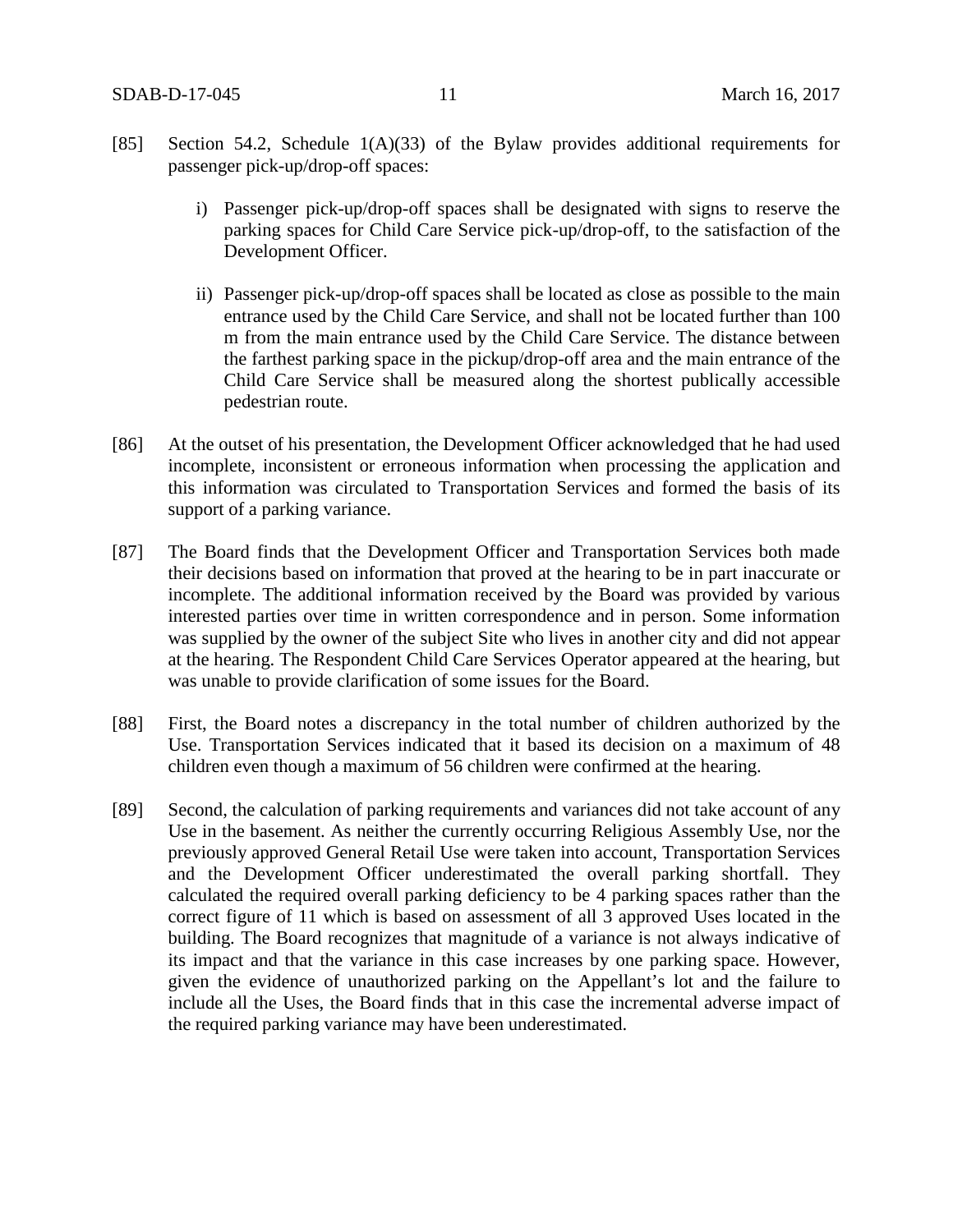- [90] Third, Transportation Services relied on information, including hours of operation, provided by the owner of the subject Site suggesting that the peak hours would be staggered between the two known uses and determined that the Child Care Services Use hours of operation did not coincide with the top demand for parking at the Karate Studio. Similarly, the Development Officer supported a 4 parking space variance because the hours of operation of the two known uses were offset, a factor which he concluded ultimately reduced the impact from the total deficient parking spaces.
- [91] Based on all of the participants' written submissions to Board and the oral submissions at the hearing, the Board finds these conclusions to be incorrect.
- [92] While the hours of operation in one portion of the submitted materials match the Respondent's oral submissions, the letter specifically cited by Transportation Services also states there will be 6 staff parking spaces available from 8:00 a.m.-4:00 p.m. and that the Karate Studio would be operating a 4:00 p.m. to 9:00 p.m. business schedule with smaller classes until 6:00 p.m., when the Child Care Services would be closed.
- [93] According to the Respondent, the proposed hours of operation for the Child Care Service are from 7:00 a.m. to 6:00 p.m. Unlike a General Retail Store Use which spreads parking demands over the working day, the busiest times for Child Care Services are drop off in the early morning and pick up between the end of work and 6:00 p.m. The Karate Studio offers classes during the busy pick up period for the Child Care Services Use. In addition, the consecutive karate classes are not staggered, they occur immediately after one another which effectively doubles the demand for parking as drop off and pick up times coincide. Not only do the two peak demand hours overlap, they both involve quick stops to drop off and pick up children. The Board also notes that the off-site parking agreement between the Respondent and the third party Church provides that 6 staff parking spaces are available until 4:00 p.m. daily.
- [94] Therefore, the Board finds that the proposed Use is not complementary with respect to parking demands associated with the other approved Uses.
- [95] Fourth, in the materials provided to Transportation Services, the owner of the subject Site indicates there are no current parking problems and that none are anticipated. Subsequently, the Appellant strongly disputed this assertion.
- [96] He provided evidence of chronic ongoing daily conflict (occurring as recent as the day before the hearing) as users of the Karate Studio illegally park on his parking lot. This evidence was supported by his employee who indicated she observes these adverse impacts daily as her workstation has a window directly overlooking the parking area adjacent to the subject Site. The Appellant's landscaper and tenants affirmed the Appellant's position. In addition, the correspondence from the Karate Studio confirms that unauthorized use of the Appellant's parking lot has occurred occasionally and created conflict in the past.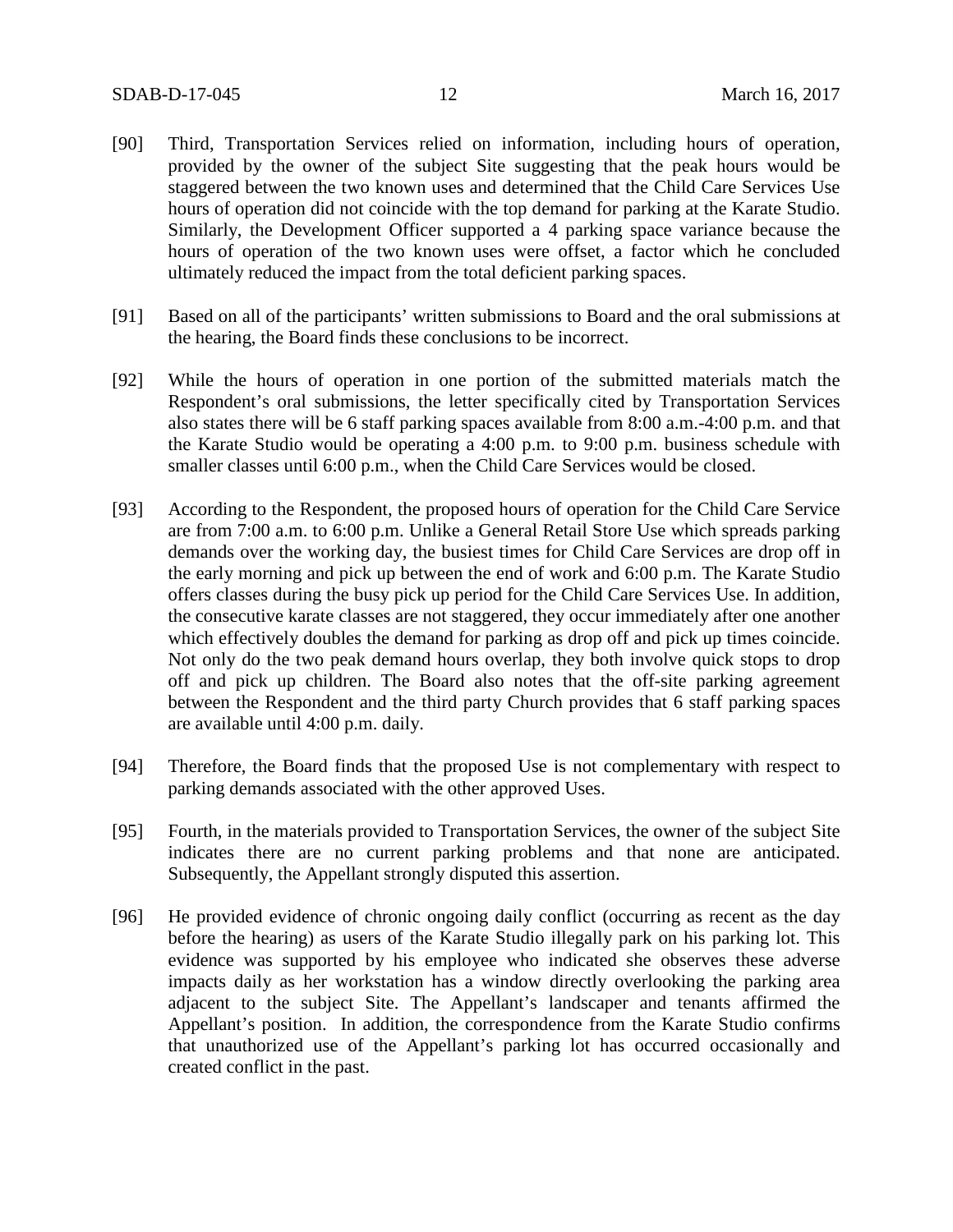- [97] The Respondent suggested the illegal parking may be attributable to other nearby businesses. However, given the aerial photographs and as the Respondent is new to the situation and as the Appellant has been vigilant in monitoring the users of his parking lot for several years, the Board accepts that the parking on the Appellant's lot is attributable to users of the subject Site.
- [98] While unauthorized parking on the Appellant's property is a Bylaw Enforcement issue, the Appellant's evidence is relevant about the sufficiency of the available on-site parking spaces prior to the addition of the proposed development as well as the likely impact of a further parking variance.
- [99] Further, in the materials submitted to Transportation services, the landowner indicates that:
	- a. there will be "8 stalls available exclusively to the Daycare from 8:00 am to 4:00 pm"
	- b. the Karate Studio drop off and pick up "does not use any of the parking on the premises. They mostly use the Meadowlark mall parking, Next door TD bank parking, Street Parking to drop off and pick up kids"; and
	- c. "If they wish to park, they use street parking. This has been the normal practice since 2003."
- [100] In a subsequent letter, the Karate Studio acknowledges that at least some parents do come into their premises and the Appellant provided evidence that there is a seating area to accommodate parents who wait during their children's classes and that these parents park at the subject Site and on his property.
- [101] The Board notes that if all the required pick up and drop off spaces are reserved and designated for the Child Care services Use, the 7 spaces currently available for the other two approved uses are reduced to zero. There will be no spaces whatsoever to accommodate the parents who wish to observe their children in the Karate Studio as they have done in the past.
- [102] The owner of the subject Site indicated that the current clients use three adjoining on-site parking lots belonging to the Weinlos Centre, the TD Bank and Meadowlark mall, but not the closer lot belonging to the Appellant. However, the Board received evidence of only one parking agreement to accommodate the current Uses: an agreement between the Religious Assembly Use and the Weinlos Centre. The Respondents indicated that there is only one off-site parking agreement in place for 6 staff parking spaces that is located at the corner of 155 Street and 89 Avenue.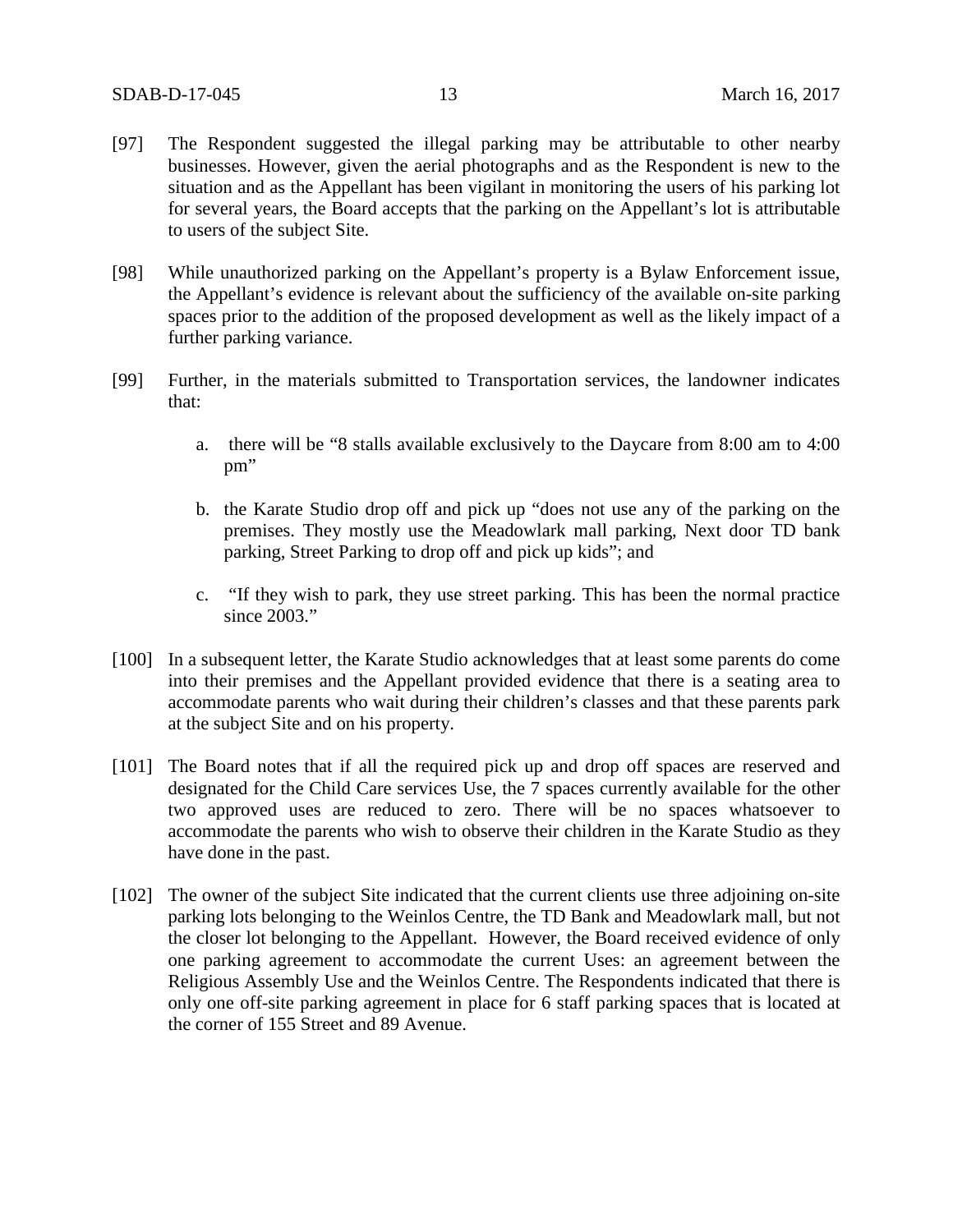- [103] The proposed development also involves closing off the current drive-through aisle which allows traffic to flow from 156 street to the rear lane and facilitates drop off and pick up for the Karate Studio according to their letter of support.
- [104] With the closure of the drive through aisle, this means of efficiently dropping of students will disappear which will also adding to congestion.
- [105] Given the small size of the front lot (3 parking spaces), it will now be more difficult for parents to access the subject Site for any Use from 156 Street. Vehicles stopped waiting to access the front parking lot may create traffic congestion on 156 street where on-street parking is prohibited and increase the likelihood that the adjacent property owners' lots (including the Appellant's lot) will be used to serve the parking needs for the proposed development.
- [106] The Board finds that there is a lack of on-street parking in close proximity which increases the likelihood that a variance will adversely impact the Appellant.
- [107] Parking is not allowed in front of the subject Site along either side of 156 Street as it is an arterial road.
- [108] Transportation Services suggests that the patrons of the proposed Child Care Service could use 155 Street or 88 Avenue for on-street parking. The Board notes this would require the patrons to park and then traverse a significant distance far in excess of 100 metre distance set in the development regulations for pick-up and drop-off spaces.
- [109] Alternatively, Transportation Services proposes patrons of the Child Care Service use the Meadowlark shopping centre parking lot across 156 Street. Based on the aerial photograph, the subject Site and the parking area are both midblock and there is no cross walk across 156 Street. Parents and children must traverse past the vehicular entrances for the existing Gas Bar, to a controlled intersection and then past the vehicular access to the adjacent bank parking lot which includes an automatic teller drive through kiosk to access the Child Care Service.
- [110] Based on the above, the Board finds that parking conflicts have occurred while the main floor of the building has been vacant and that any further relaxation to the parking variance included with the proposed Child Care Service, will materially exacerbate the parking situation given that the peak hours of operation for Karate Studio and the pick-up times for the Child Care Service coincide and occur in part while the businesses on the Appellant's property are still open. The quick and transient nature of the pick-up and drop-off of children for both Uses and the lack of on-street parking along 156 Street or in close proximity also makes the variance more likely to result in an adverse impact on the neighbouring property to the north.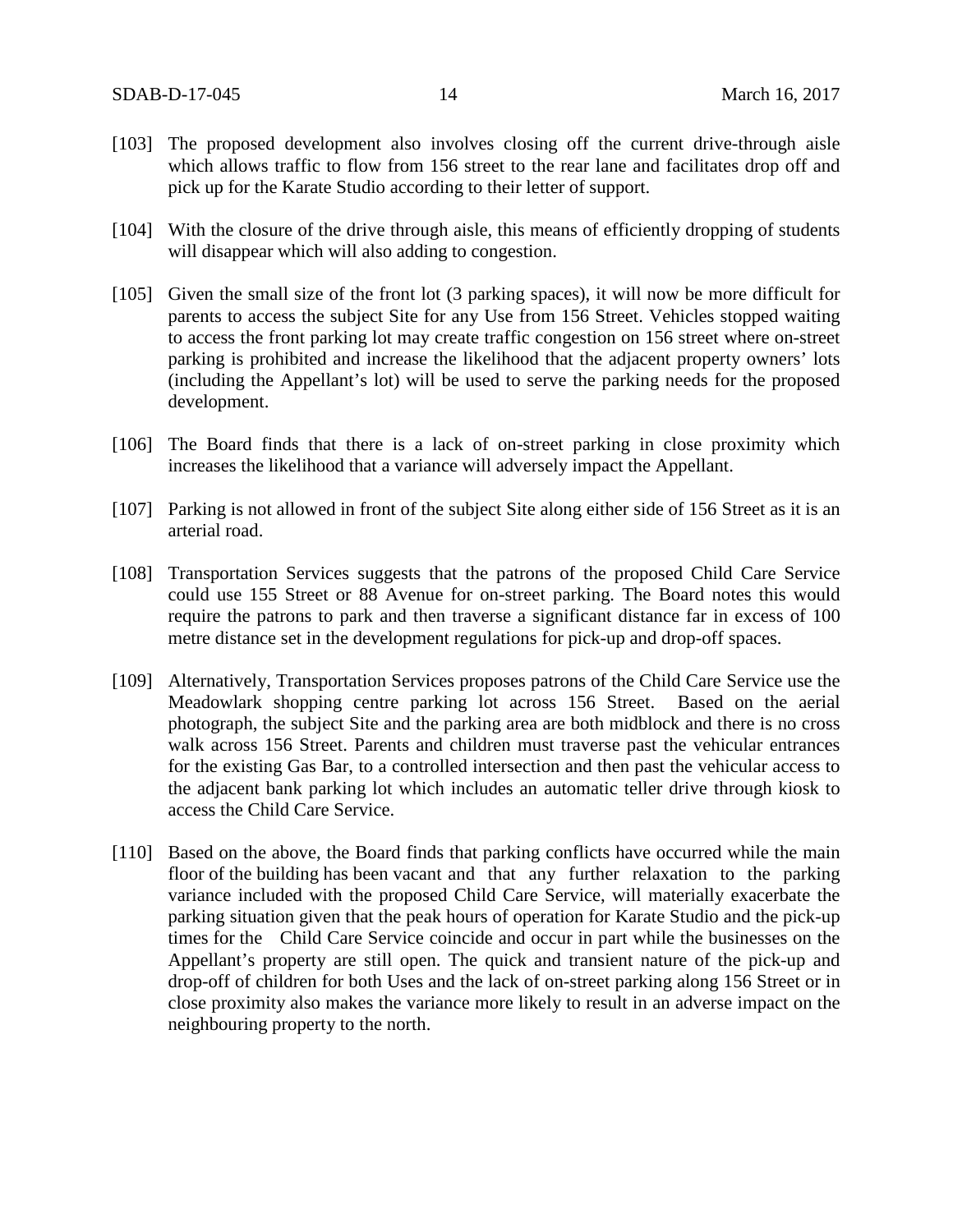SDAB-D-17-045 15 March 16, 2017

[111] Therefore, the Board concludes that the proposed development will unduly interfere with the amenities of the neighbourhood, and will materially interfere with or affect the use, enjoyment or value of neighbouring parcels of land.

> Ms. Kathy Cherniawsky, Presiding Officer Subdivision and Development Appeal Board

Board Members in Attendance: Ms. S. LaPerle, Mr. L. Pratt, Ms. N. Hack